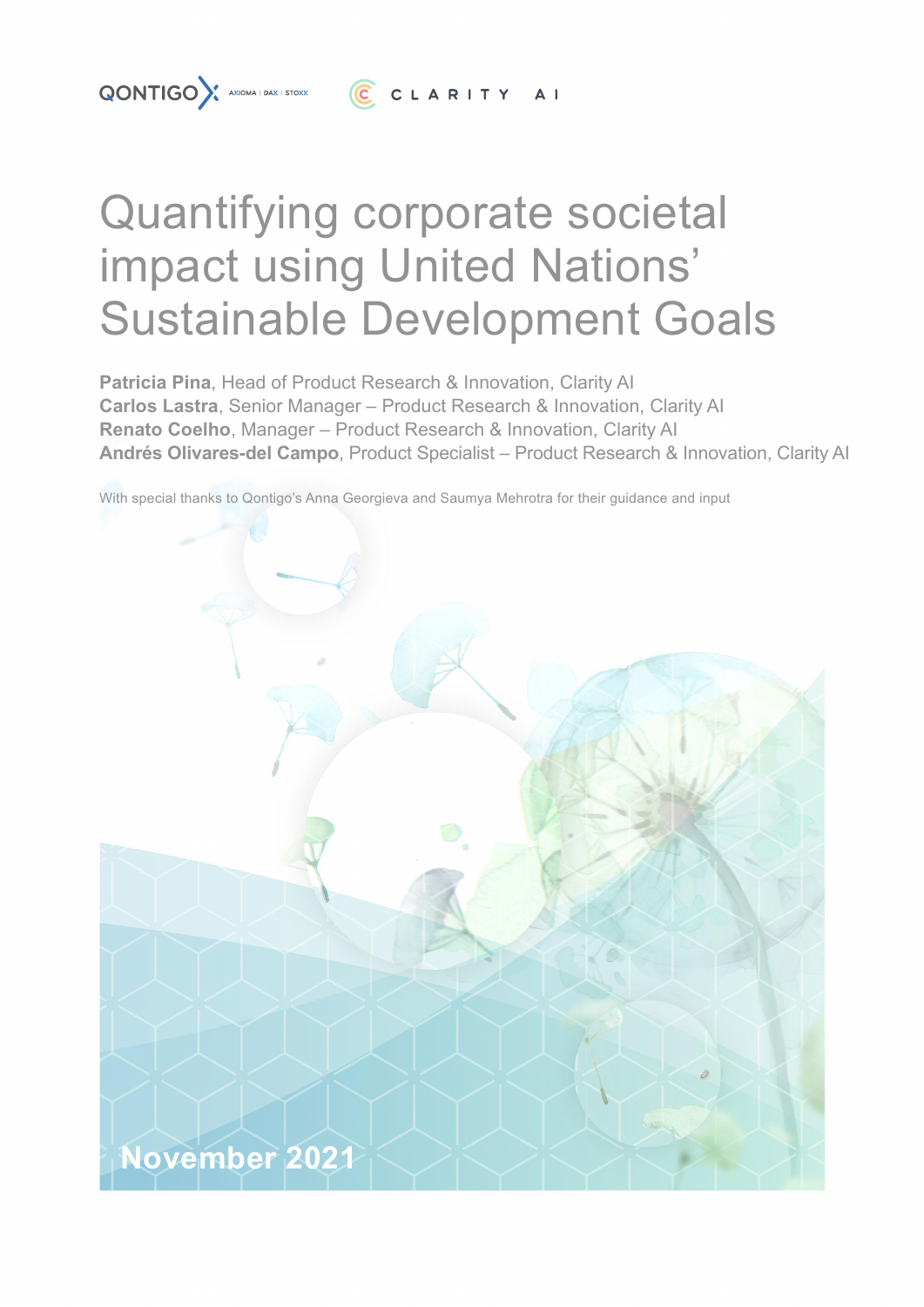# **Contents**

| 1. Overview                                                                                                                                                                                                                    |    |
|--------------------------------------------------------------------------------------------------------------------------------------------------------------------------------------------------------------------------------|----|
|                                                                                                                                                                                                                                |    |
|                                                                                                                                                                                                                                |    |
|                                                                                                                                                                                                                                |    |
|                                                                                                                                                                                                                                |    |
| 4. Clarity Al's methodology entitled and the state of the state of the state of the state of the state of the state of the state of the state of the state of the state of the state of the state of the state of the state of |    |
| 4.1. Step 1: Select SDGs relevant to investors and define how to measure them ________________________________9                                                                                                                |    |
|                                                                                                                                                                                                                                |    |
|                                                                                                                                                                                                                                |    |
| 4.4. Step 4: Calculate and aggregate SDG impact scores at metric, target, goal and company levels ____ 13                                                                                                                      |    |
| 5. How much impact can companies create and how do they create it? _________________________________ 15                                                                                                                        |    |
|                                                                                                                                                                                                                                |    |
|                                                                                                                                                                                                                                |    |
|                                                                                                                                                                                                                                |    |
|                                                                                                                                                                                                                                |    |
|                                                                                                                                                                                                                                |    |
|                                                                                                                                                                                                                                |    |
|                                                                                                                                                                                                                                |    |
|                                                                                                                                                                                                                                |    |
|                                                                                                                                                                                                                                |    |
| Calculations and key impact assumptions for SDG 3 _______________________________                                                                                                                                              | 24 |
|                                                                                                                                                                                                                                |    |
| $\sim$ 33                                                                                                                                                                                                                      |    |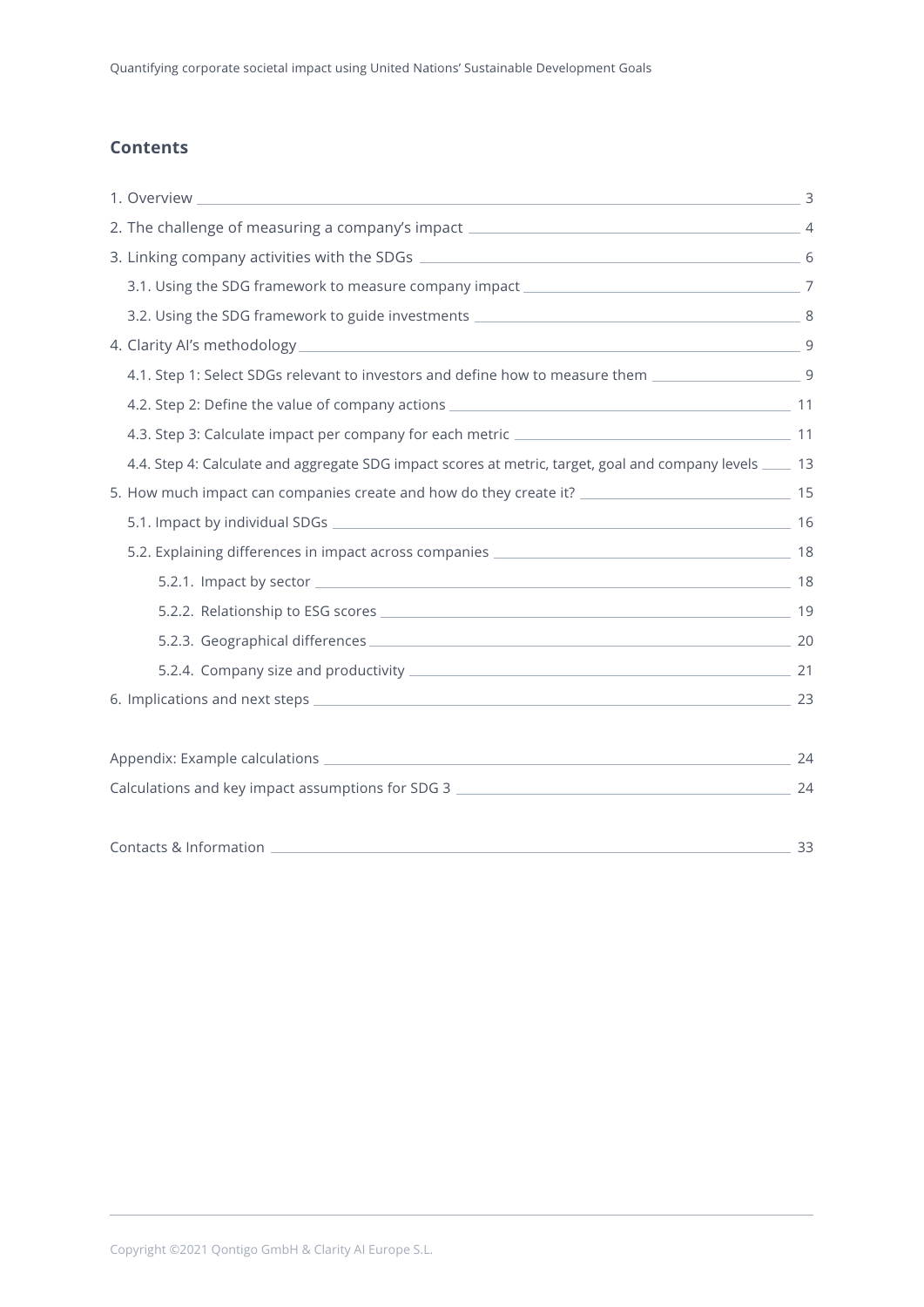# <span id="page-2-0"></span>**1. Overview**

This is the second in a series of Qontigo and Clarity AI research papers, it

- > Focuses on the challenge of measuring impact as a key means of bridging the gap between impact investment theory and practice.
- > Identifies the United Nations' Sustainable Development Goal (SDG) framework, which comprises 17 goals and 169 targets, as a way to structure company impact assessments.
- > Introduces and describes the approach developed by Clarity AI, which uses the SDGs to produce estimates of companies' impact for each SDG goal plus an aggregated overall impact measure.
- > Summarizes the aggregate results obtained by taking this SDG approach to identify the SDGs with the greatest impact, the impact by sector and the SDGs overall.
- > Discusses the empirical relationships between the SDG impact measure and other metrics such as ESG performance and further company characteristics.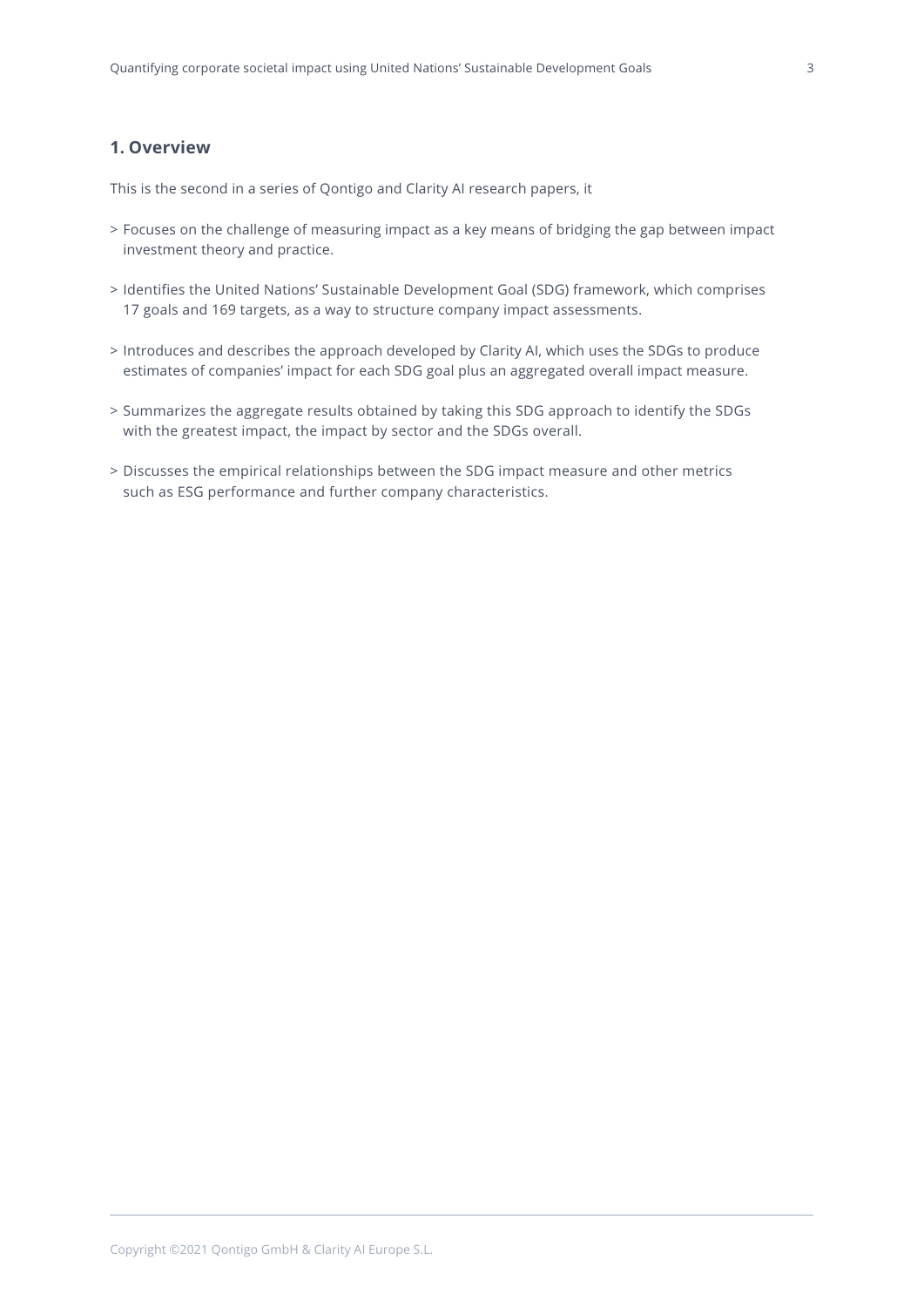# <span id="page-3-0"></span>**2. The challenge of measuring a company's impact**

The Global Impact Investment Network (GIIN) defines impact investments as "investments made with the intention to generate positive, measurable social and environmental impact alongside a financial return."1

While this definition provides a theoretical starting point for evaluating companies, measuring the impact that they generate is a key challenge for impact investment. There is no widely accepted way of measuring impact, much less one that is easy to digest. This applies in particular to investors in listed companies, where impact is only one of several considerations in investment decision making. Systematically collecting impact-relevant data on target companies and evaluating their social impact is challenging when portfolio analysts have to consider hundreds of companies from different industries, and impact is one of several dimensions of the analysis. In the absence of a single standard, investors can be overwhelmed by the complexity of, and resources needed for, additional data collection and validation. Some existing approaches rely on tailor-made, detailed measurement methodologies that are implemented by specialist firms and that often reflect investment companies' own principles or focus areas (e.g., poverty, health, geographical coverage). Conversely, many impact reporting standards that have emerged constitute a long list of metrics relating to every imaginable type of impact without giving any indication of their relative importance for different types of companies. For example, the Global Reporting Initiative (GRI) comprises roughly 200 different disclosures on everything from parental leave policies to the amount of water consumed.

The current state of measuring impact is to be expected in a developing field that is experimenting with different approaches to impact, and for which contributions towards social causes or the public good can take many different forms, from improving the labor conditions of their employees to lowering their carbon emissions or reaching disadvantaged consumers. As the topic matures, "impact" will become embedded in the approach and language adopted even by those investors that don't have it as a main focus. Simple and consistent measures are needed that can be used by investors alongside traditional assessment dimensions such as risk and return. This would enable investors to make decisions in practice by using a common measure to compare the impact generated by companies in different sectors (e.g., energy companies and consumer goods companies), the relative impact that can be expected from an investment for different levels of return. Finally, possible trade-offs between these dimensions would be made transparent in a practical way. This is a key part of the toolkit necessary to realize the vision of incorporating societal impact as a third dimension alongside risk/return in a "new efficient frontier" – a vision that Qontigo has embraced (see Figure 1).

<sup>&</sup>lt;sup>1</sup> [GIIN 2020. What is impact investing?](https://thegiin.org/impact-investing/need-to-know/#what-is-impact-investing)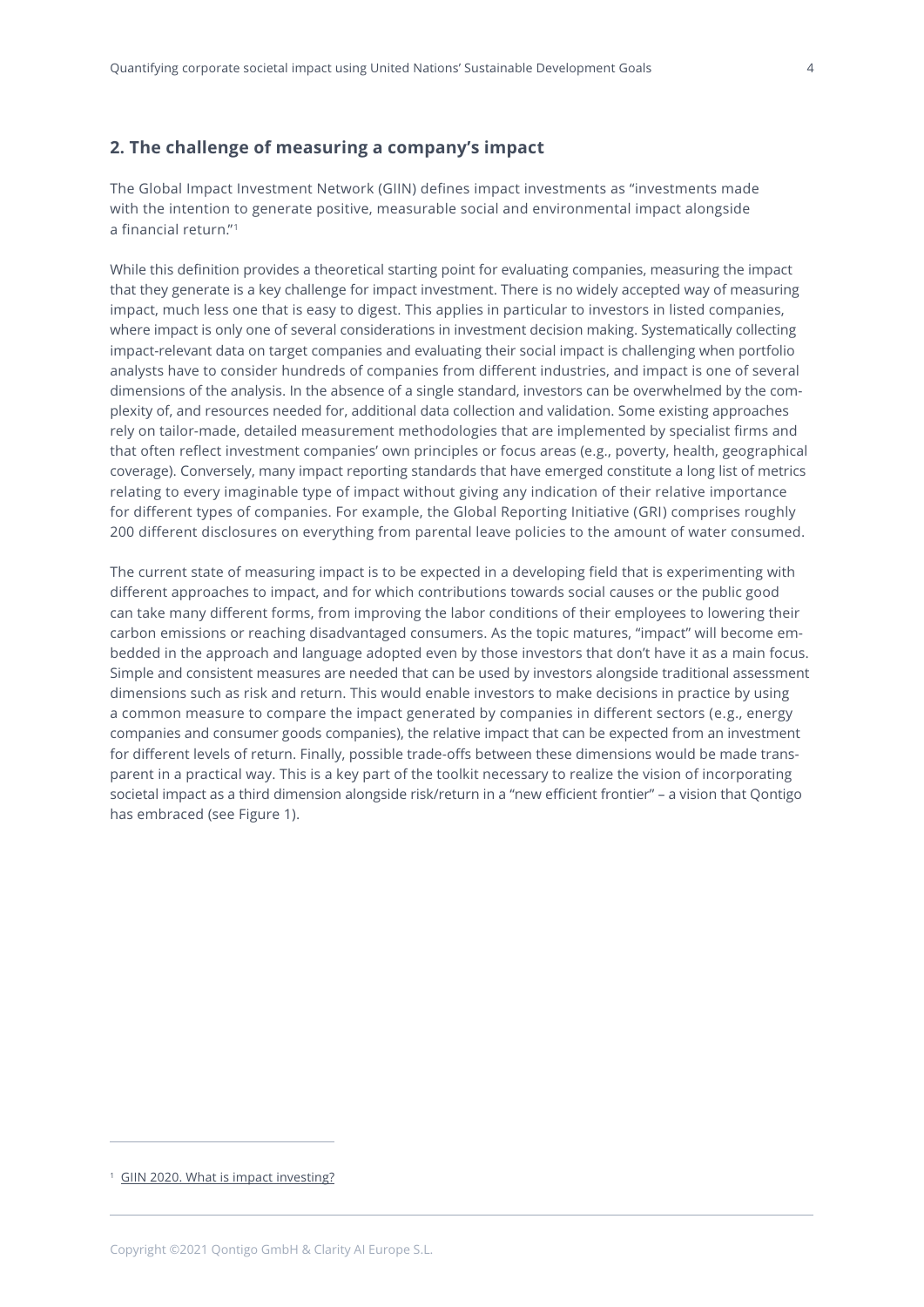



Source: Qontigo.

Investors wishing to assess listed companies will need measures that enable meaningful comparisons to be made across sectors, and that are simple and readily available. Impact currently has many dialects but no lingua franca. At present, companies and investors are doing their best to report on a long list of metrics that only a few impact-first investors and stakeholders can model and understand. By contrast, ordinary investors and stakeholders who want to use such reporting metrics efficiently or who need a holistic approach that synthesizes in a simpler way the many dimensions of the issue may struggle to make sense of the many different and occasionally conflicting approaches.

One way to tackling these challenges is to use the SDGs as a framework for understanding and measuring impact.2 The SDGs are the actionable core of the 2030 Agenda for Sustainable Development, "a universal call to action to end poverty, protect the planet and improve the lives and prospects of everyone, everywhere."<sup>3</sup> This is a consensus-based document adopted by all United Nations Member States in 2015 after long debate, and as such can serve as a measure of the impact companies can have. Companies have begun to embrace it as a reporting device in relation to sustainability: over 72% of the 721 companies studied by a consulting firm include information about the SDGs as they relate to their company in their annual reports.4

<sup>&</sup>lt;sup>2</sup> See the first paper in this series for a variety of alternative approaches to measuring impact.

<sup>&</sup>lt;sup>3</sup> The 2030 Agenda for Sustainable Development.

<sup>4</sup> PwC, SDG Reporting Challenge, 2018.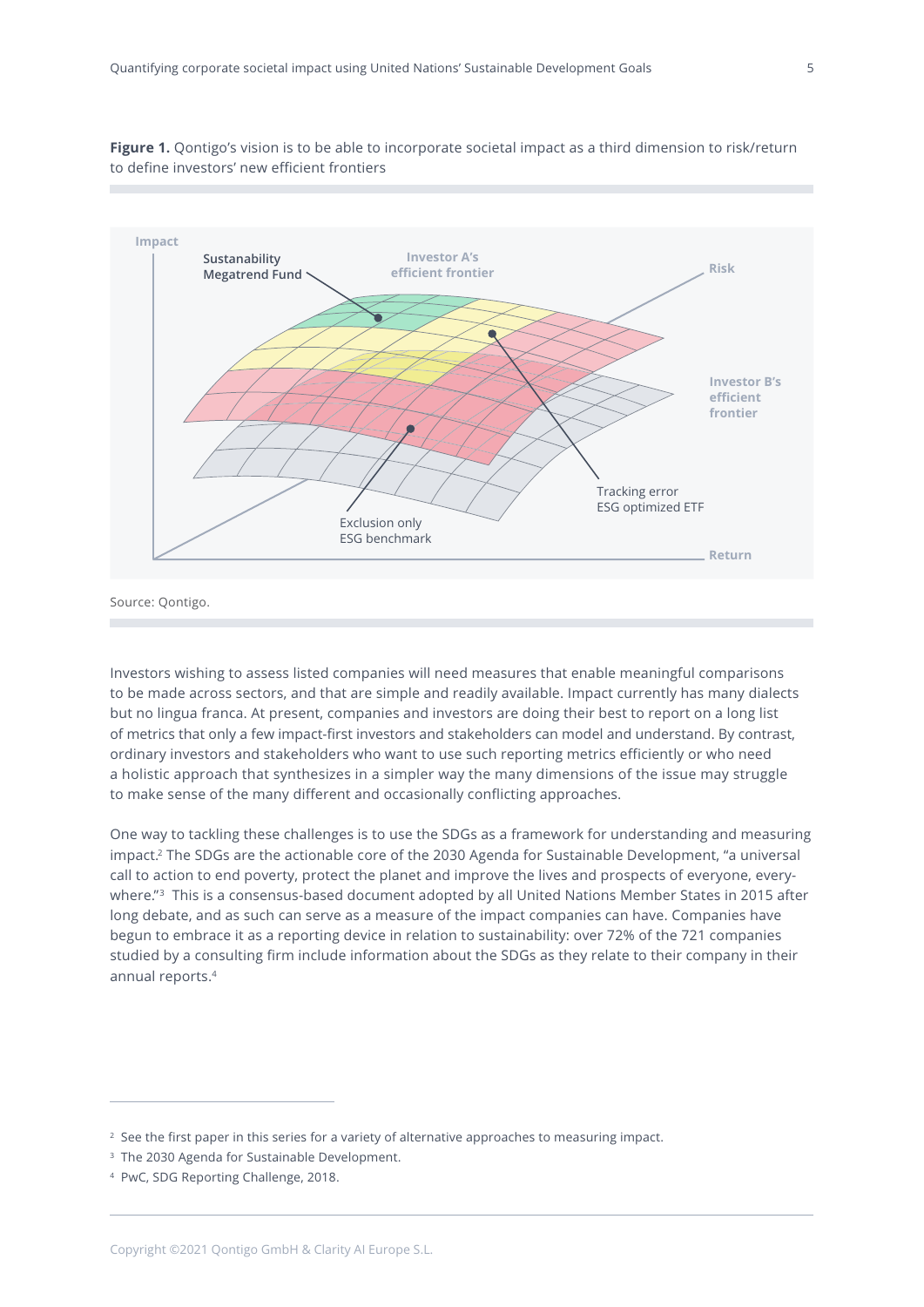<span id="page-5-0"></span>Building on the SDG approach to measure impact, this paper looks at three aspects:

- > First, we explain how the SDG framework can be turned into a methodology for estimating companies' impact that tackles some of the challenges posed by alternative approaches. This is achieved by accounting for the impact of companies' products and services (as well as their own internal operations) for every goal and attaching a value to these forms of impact that permits comparability in monetary terms. This approach builds on over a decade of thinking on how to embed impact in investor approaches, and is inspired by recent advances in conceptualizing and measuring impact by researchers at the Harvard Business School.5 Using the SDG framework and the measures derived from it enables investors to pursue the basic dimensions of any impact investment framework that we identified in the first paper in this series: **intentionality**, **additionality** and **inclusivity**.
- > Second, we pursue this methodological approach to gain insight into the amount of impact created. For the first time, we can provide an estimate of the total social value that companies create and put into perspective, by comparing it with e.g. current foreign aid efforts, or the total value that would be generated by achieving the SDG targets. We are also able to compare the relative value to society of the different dimensions of impact (health, poverty alleviation, environmental improvements…) that companies generate. As an example, a comparison of the different sources of impact reveals that listed companies' contributions are currently highest for the "Good Health and Wellbeing" SDG. We also find that there are "virtuous cycles" of impact, in which companies have a positive impact on different dimensions.
- > Third, having established how we measure impact, we explore possible drivers of company-level impact. While causality is hard to establish, we describe some company characteristics that are correlated with impact in our data. We find that, by sector, Healthcare and Consumer Staples companies are the most impactful. We also find that companies based in emerging markets tend to have more impact than others. In addition, it is interesting to note that a large part of the variation in scores cannot be explained by these observable characteristics, something that highlights the need to analyze individual companies. We close with our finding that, while the two measures are different, companies that score highly on ESG criteria also tend to have greater impact. In other words, companies that perform well on the SDGs also tend to do better on other dimensions that investors may be interested in.

# **3. Linking company activities with the SDGs**

In the first paper in the Qontigo/Clarity AI series, we identified a large gap between theory and practice in impact investment. In part, this gap is driven by the limitations of the data available about companies. A recent paper issued by the Impact Weighted Accounts project at Harvard Business School<sup>6</sup> highlights the importance of going beyond operational measurements such as the treatment of employees or the amount of pollution generated (see Figure 2). They include evaluating the impact that a company's products and services have on society through individual users' benefits. This is a core part of measuring impact (but not ESG) and involves answering the question "how does this product change people's lives?" in a measurable way. In practice, this means asking specific questions about the many ways in which a particular product serves to feed the undernourished or improve life expectancy, for example, and attaching an economic value to this impact.

<sup>5</sup> Other alternative approaches to quantifying impact include, for example, the [Capitals Coalition and the Impact](https://capitalscoalition.org/) [Management Project.](https://capitalscoalition.org/)

<sup>&</sup>lt;sup>6</sup> See the introduction to the HBS framework at [A Framework for Product Impact-Weighted Accounts.](https://www.hbs.edu/faculty/Pages/item.aspx?num=57580) and broader context and developments at the [Impact-Weighted Accounts Project.](https://www.hbs.edu/impact-weighted-accounts/Pages/default.aspx)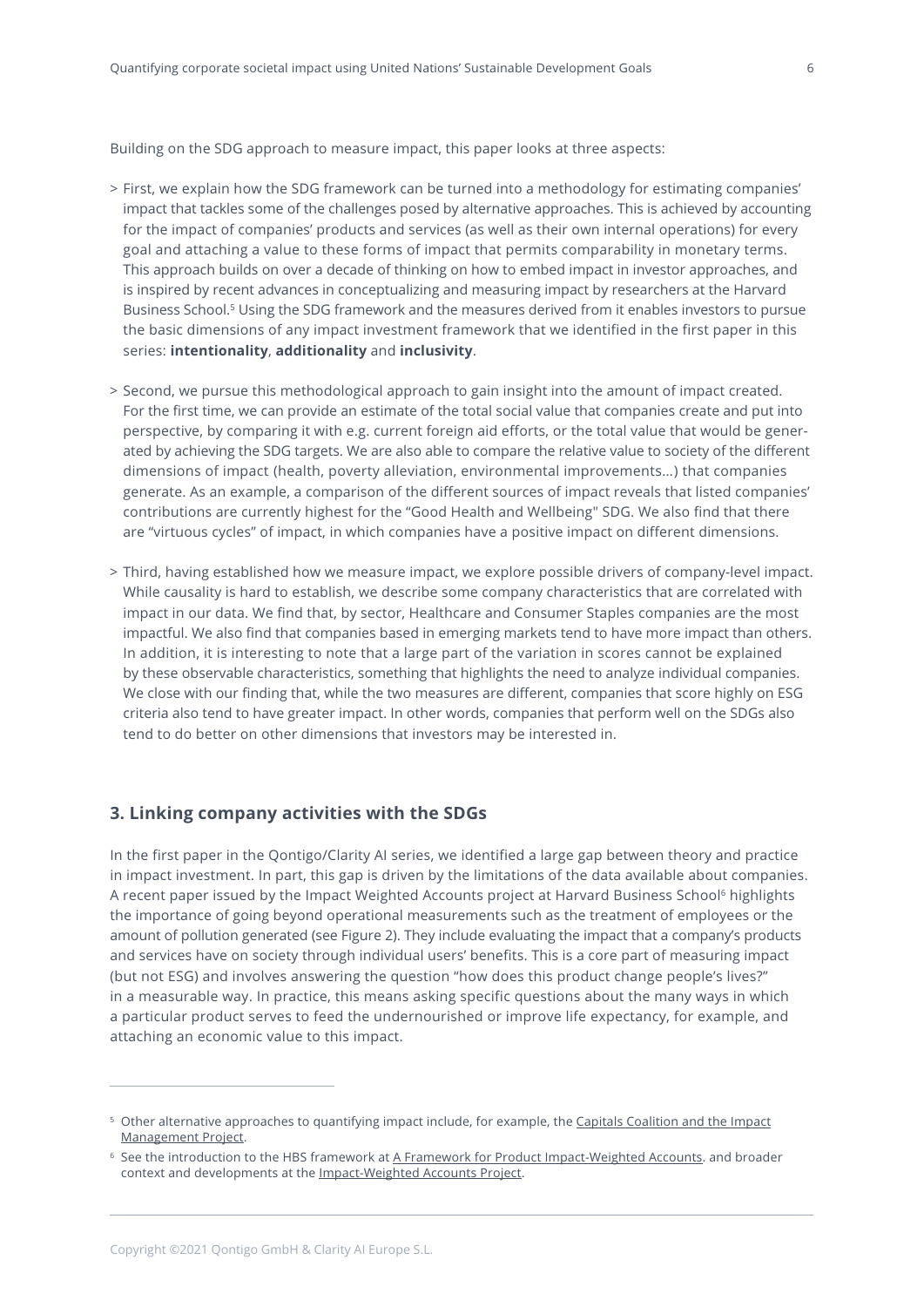<span id="page-6-0"></span>**Figure 2.** Product impact framework dimensions, as defined by Harvard Business School – Impact-Weighted Accounts Initiative



Source[: A Framework for Product Impact-Weighted Accounts.](https://www.hbs.edu/faculty/Pages/item.aspx?num=57580)

We will now describe how Clarity AI specifies these questions and answers them systematically.

## 3.1. Using the SDG framework to measure company impact

Quantifying the impact of different ways of generating impact by estimating the contribution made to it by all products and services for a single company is a serious challenge. What is more, some investors with a broad horizon have the additional challenge of incorporating a large number of very different impact dimensions. Understanding the impact that a company has on each of the SDGs is key and can be analyzed separately. In practice, though, investors may be interested in holistic measures of impact. For example, comparing the impact of a company that provides inexpensive food for the underprivileged with one that is involved in ensuring energy security. The advantage of the SDGs is that they provide a thorough but restricted set of impact dimensions that we can use to develop a methodology for addressing this mindboggling complexity. However, this presents a challenge since, as a recent paper stated, "the UN SDGs have been written by policy makers not by investors – therefore the goals, targets and indicators are considered from a country and governmental standpoint rather than a company one."7

Clarity AI's methodology tackles these challenges by mapping the impact of a company's operations, products and services to each of the SDG targets, and quantifying the social value that they contribute to the SDGs. In other words, it measures on a uniform unit (monetary value) the contribution that companies make to each of the measurable targets under the SDGs. It does this by applying the following set of principles:

- > Considering the impact that companies have on individual SDG targets due to their products, services and internal operations.
- > Providing a bottom-up measure of the impact created by individual SDG targets that can be aggregated into the impact by SDG and a single (monetary) value for the impact on the SDGs overall.
- > Taking a quantitative approach to measure the impact companies have on the SDGs on the basis of their revenue sources and a measure of the impact that each unit of revenue generates. An alternative approach focuses on rougher measures of the relationship between business activities and SDGs goals, i.e. taking only the share of revenues that is overall aligned with some SDGs.

<sup>&</sup>lt;sup>7</sup> BlackRock, June 2021. [Sustainable Investing. Integrating the UN SDGs in Investments.](https://www.blackrock.com/institutions/en-ch/insights/investment-actions/integrating-un-sdgs-in-investments)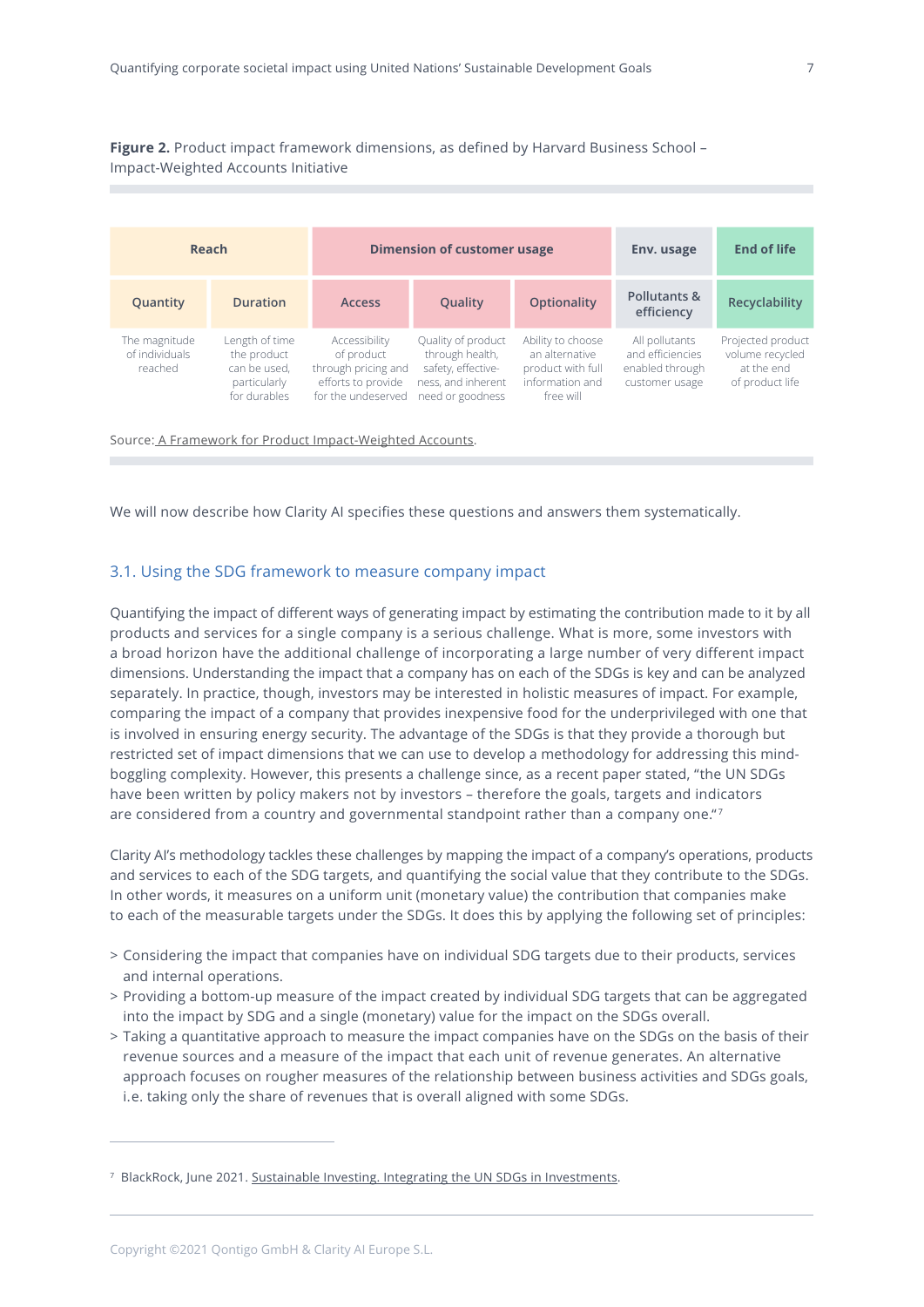- <span id="page-7-0"></span>> Using listed company data with a broad coverage, allowing near-universal assessment of companies from the outside in.
- > Measuring impact using metrics that are relevant to each industry, while also providing comparability across companies and sectors.
- > Measuring the impact for which companies are directly responsible and is agnostic about what would happen in the absence of these activities.<sup>8</sup>

#### 3.2. Using the SDG framework to guide investments

As we described in the first paper in the Qontigo/Clarity AI series, impact investors generally adopt three principles regardless of the approaches they follow: they aim to consider whether their investments are intentional, additional and inclusive.

**Intentional** means that investments involve a deliberate and unambiguous desire to contribute towards impact. **Additional** expresses the fact that they are facilitated by the investor and would not happen otherwise. And **inclusive** means that they involve impacting underserved populations.

Clarity AI's SDG impact approach assists investors that are focused on these dimensions. It helps them put their intentions to contribute impact into practice by making it easier to spot impactful companies, and to do this systematically. Its standardized, quantitative approach enables informed decisions to be made about potential trade-offs, e.g., with financial companies' or portfolios' metrics.

Clarity AI also helps to ensure additionality for investors. In our first paper, we highlighted that investor engagement with companies is the best way of ensuring investments contribute to creating additional impact. Clarity AI's measures of impact facilitate this engagement beyond simply identifying companies with high aggregate impact scores. The use of the granular target-level metrics for each SDG can enable very productive conversations between investors and companies on how to increase impact over time, by highlighting opportunities in some targets on which companies can focus and facilitating progress monitoring over time.

Finally, Clarity AI's bottom-up approach to measuring impact also permits a focus on inclusivity, since it provides baselines and monitors progress for each SDG, including those that focus specifically on underserved populations. These SDGs include:

- > 1 No poverty,
- > 2 Zero hunger,
- > 5 Gender equality,
- > 8 Decent work and economic growth, and
- > 10 Reduced inequalities.

Many targets in other SDGs focus specifically on underserved communities, and Clarity AI's metrics permit zooming in on them. For example, target 3.1 of SDG 3 (Health) is: "By 2030, reduce the global maternal mortality ratio to less than 70 per 100,000 live births." This focuses on the intersection of two populations

<sup>8</sup> Assessments of the "additionality" of company activities necessarily involve taking a stance on what may have happened in a counterfactual scenario that does not in fact hold true. Short of using a randomized control trial or quasi-experimental statistical techniques any such approach will be imperfect. Such techniques are unavailable for assessing companies overall, even if it may be possible to use them to assess certain companies or projects. This is slightly different to additionality as seen from the investor's perspective, as discussed below.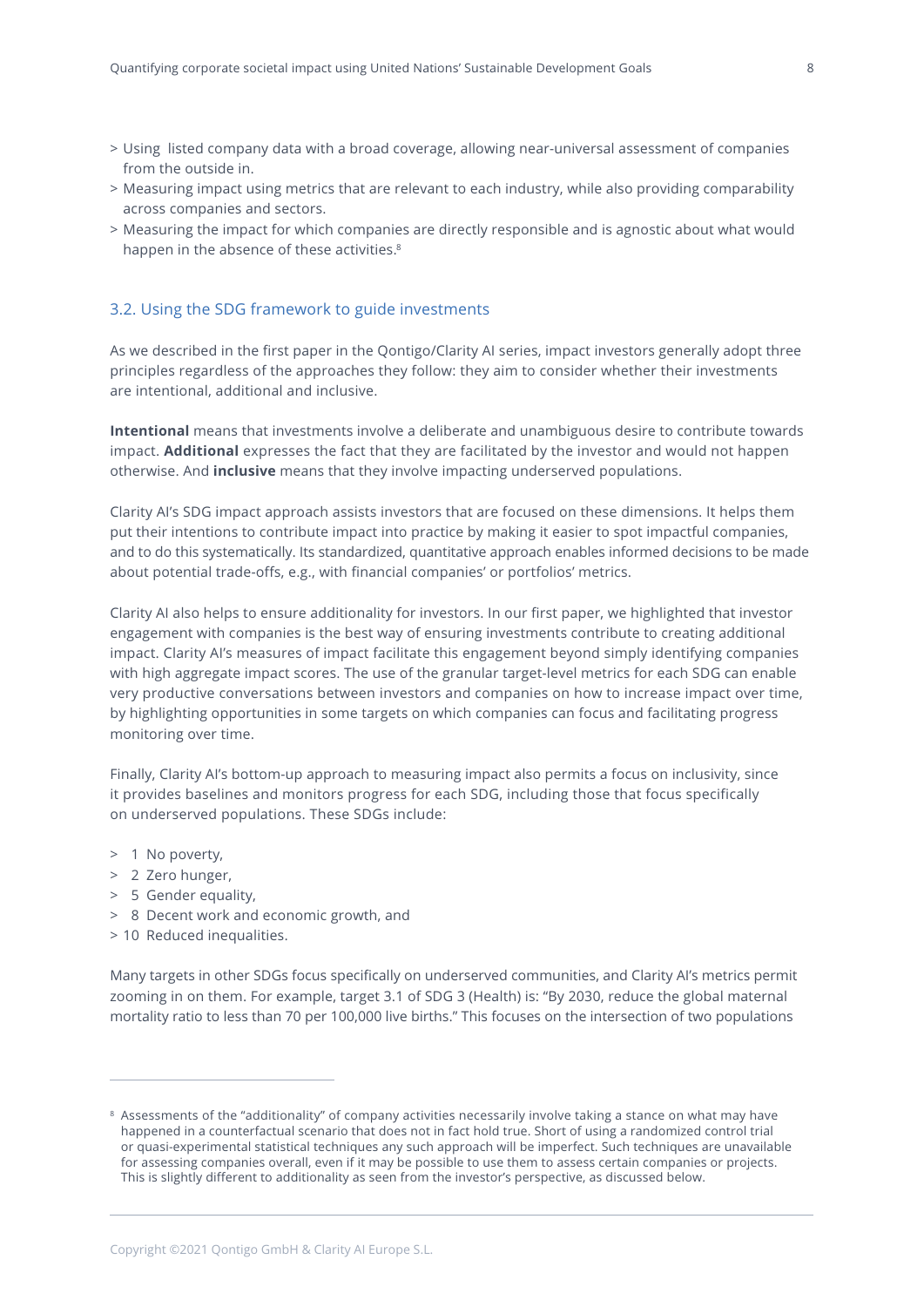<span id="page-8-0"></span>that are underserved – women and people living in developing countries – that suffer disproportionately from maternal mortality. And by providing a measure of the impact that companies have on this specific target, it allows impact investors that prioritize inclusivity to do their job.

The next section explores Clarity AI's methodology and uses it to provide an example of for assessing company impact against the SDGs.9

# **4. Clarity AI's methodology**

Clarity AI's SDG impact scores measure a company's impact on the SDGs in a way that enables comparison across companies, within and across industries, and across different SDGs. It currently quantifies the SDG impact for around 30,000 organizations in different industries, including coverage of approximately 98% of the companies in major equity indices (e.g., the MSCI World Index or S&P 500 Index) and roughly 24,000 small and mid-caps.10

Figure 3 shows the four-step process for calculating the SDG impact scores:





Source: Clarity Al.

# 4.1. Step 1: Select SDGs relevant to investors and define how to measure them

Each SDG comes with a set of actionable targets. The starting point in constructing SDG impact scores is selecting which targets are relevant for investors and clearly defining how to measure company performance for each target – i.e., picking which metrics to use.

<sup>&</sup>lt;sup>9</sup> A detailed methodology document is available from Clarity AI on request.

<sup>10</sup> Companies with a market capitalization of less than USD 10 billion.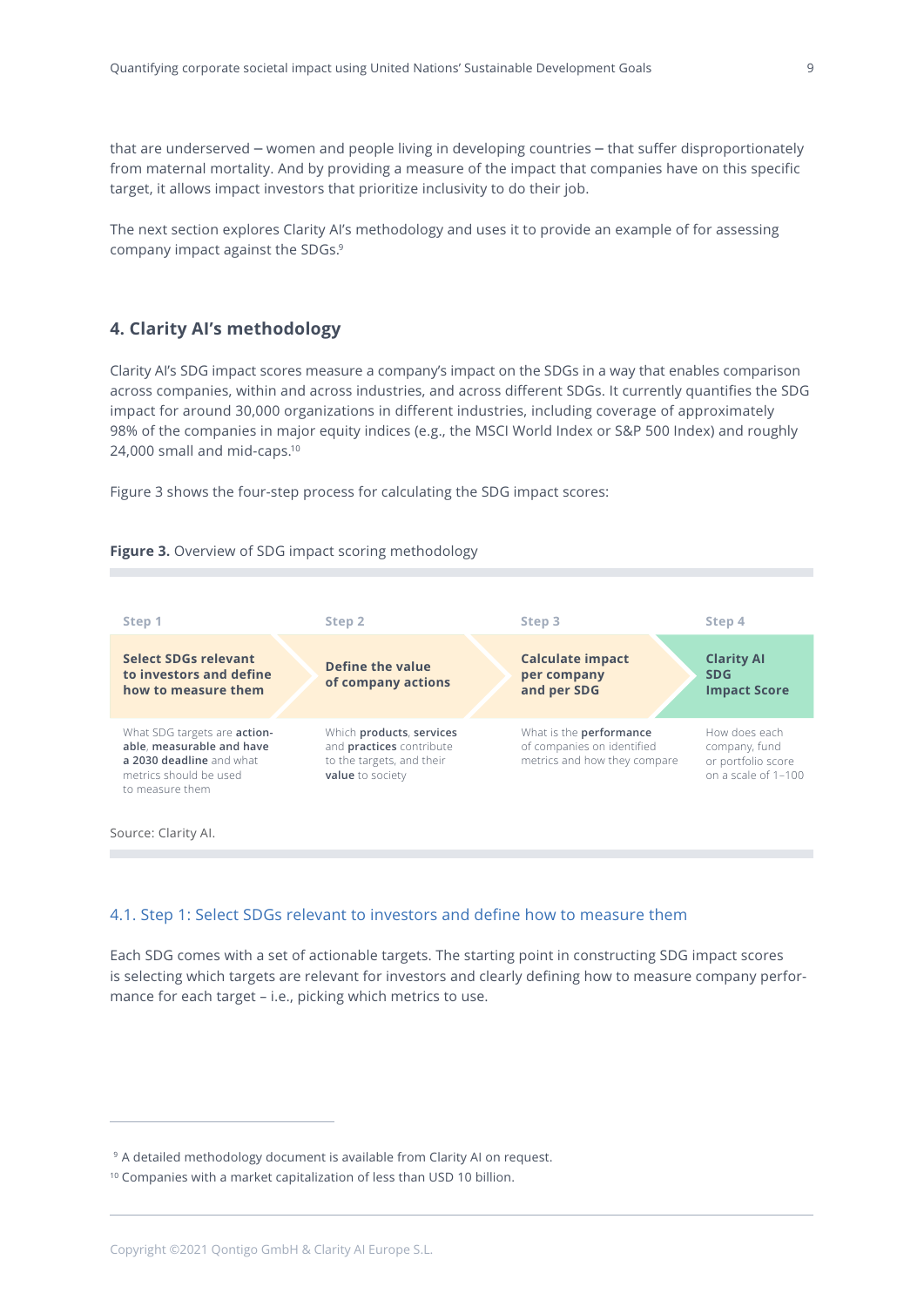To start with, 52 targets<sup>11</sup> are selected from within the 16 SDGs that have been identified as being relevant to investors and measurable and with a timeline that is actionable, as illustrated in Figure 4.12





Source: Clarity Al.

The next step is to identify how to measure companies' performance for each of these 52 targets. To define the best metrics for this:

1. We analyzed the targets and the UN indicators (typically applicable to countries rather than companies)13 to understand what the changes being asked for through this agenda are.

2. We reviewed hundreds of different sources of information from the relevant literature – from data released by public bodies to recent scholarly articles published in leading journals– to understand which company actions can have which impact.

3. We evaluated the metrics reported by companies and assessed which ones can be used to effectively measure their performance for each of the actions with an impact. As a result, Clarity AI developed a set of 60+ relevant metrics to measure companies' contributions to achieving the 52 targets.14,15

<sup>11</sup> Target 8.7 has been identified as a relevant target, but is not currently measured given the lack of appropriate metrics to measure company performance.

<sup>12</sup> Some of the targets to be excluded are 17.1 "Strengthen domestic resource mobilization, including through international support to developing countries, to improve domestic capacity for tax and other revenue collection" or 15.2 "By 2020, promote the implementation of sustainable management of all types of forests, halt deforestation, restore degraded forests and substantially increase afforestation and reforestation globally".

<sup>13</sup> United Nations. [About Sustainable Development Goals](https://www.un.org/sustainabledevelopment/sustainable-development-goals/)

<sup>&</sup>lt;sup>14</sup> This set of metrics covers both the amount of impact for a specific target and the breadth of impact across different themes. This is why we use twice as many metrics as most other providers of impact scores.

<sup>&</sup>lt;sup>15</sup> We are limited in the metrics we are able to use to those that are publicly available or have been developed by other providers that we use. As can be readily seen from our example in Figure 5, it is not currently possible to know how much of the revenues for every relevant company are due to explicitly affordable and sustainable transportation other than by using the proxy of all passenger transportation revenues. Metrics are constantly being expanded.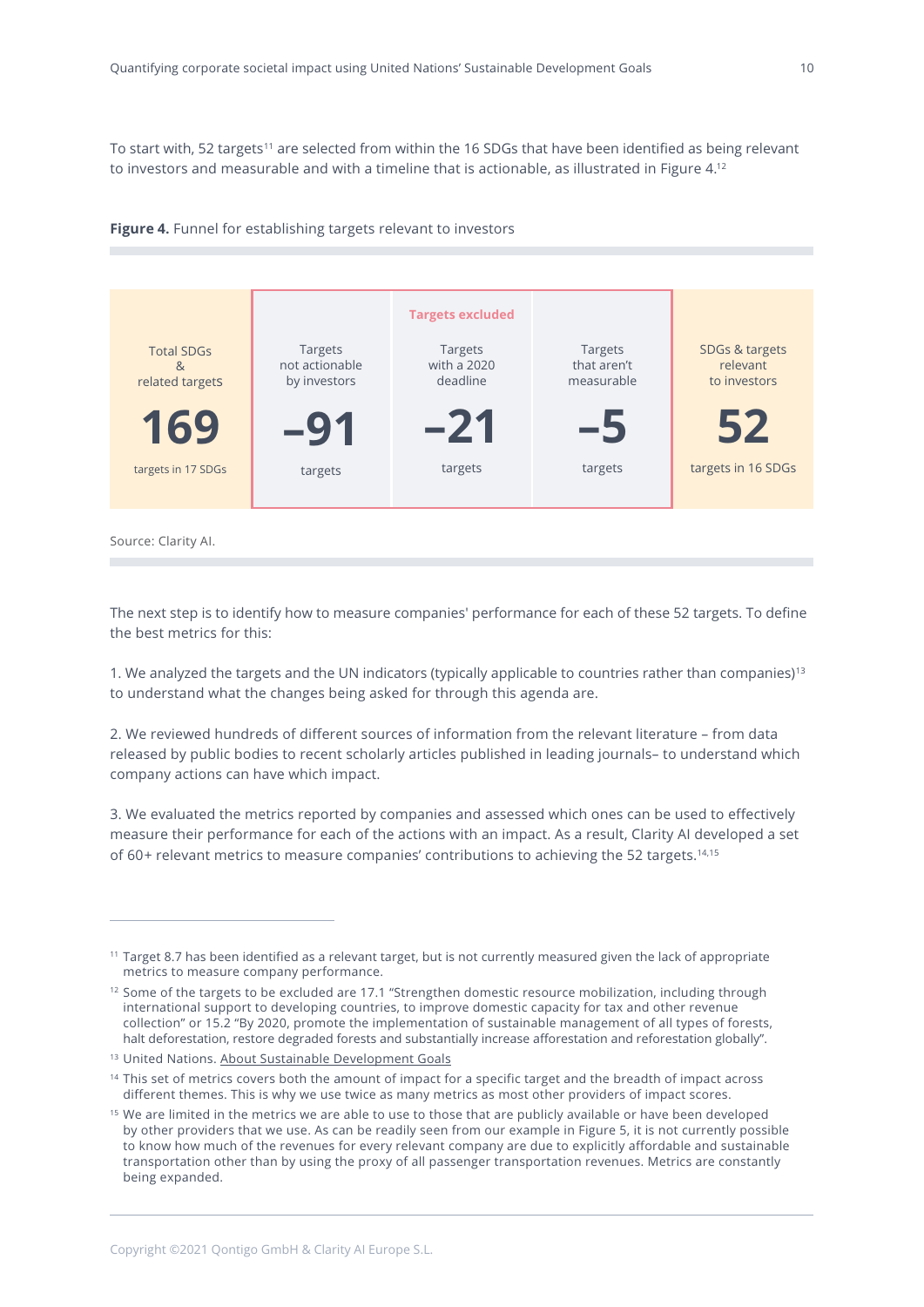#### <span id="page-10-0"></span>**Figure 5.** Example of a goal, target and metrics

| - Sustainable cities and communities<br>11                          | Goal          |
|---------------------------------------------------------------------|---------------|
| 11.01 - Ensure safe and affordable housing                          | <b>Target</b> |
| $\vee$ 11.02 – Provide affordable and sustainable transport systems |               |
| Multi type passenger transportation revenues                        | <b>Metric</b> |
| Transportation construction revenues                                | <b>Metric</b> |

Source: Clarity Al.

# 4.2. Step 2: Define the value of company actions

Understanding the environmental and social value of the different metrics and themes is critical to creating a consolidated view of companies' impacts. In addition, only by having a common unit of comparison the trade-offs between themes as diverse as greenhouse gases, gender equality and employment creation can be effectively understood.

We have calculated an impact conversion rate – i.e., the value to society of a one-unit difference in the metric – for each target and metric. We used monetary values measured in USD as of 2010 that take into account the impact on health, the environment, individual incomes and global GDP. For example, for each gigawatt hour (GWh) of renewable energy produced we consider the effect on health and GDP of reduced emissions of air pollutants and greenhouse gases, and for each additional student educated we calculate the expected extra income they will receive throughout their life. Clarity AI calculates impact conversion rates by leveraging theoretical frameworks and widely accepted research from individuals or institutions that are acknowledged authorities in their fields.16

#### 4.3. Step 3: Calculate impact per company for each metric

After the impact conversion rate per metric has been established, the absolute levels of impact – i.e., the current environmental and social value generated by the company's operations<sup>17</sup> and products and services – are calculated. This needs to be done for each company and for each of the metrics we consider. We call this the "company contribution". Examples could include greenhouse gases emitted from a company's operations or the number of children educated through its products and services. The total company impact therefore comprises the company's contributions to all dimensions multiplied by the value of each of the contributions (measured using the impact conversion rate). It is expressed

<sup>16</sup> The Appendix provides examples of the specific approach and calculations used to develop impact measures for a sample SDG (SDG 3).

<sup>&</sup>lt;sup>17</sup> We impute the average impact for the industry in those cases in which data is not available from company reports or estimation models. This avoids penalizing or rewarding companies for which data is not available.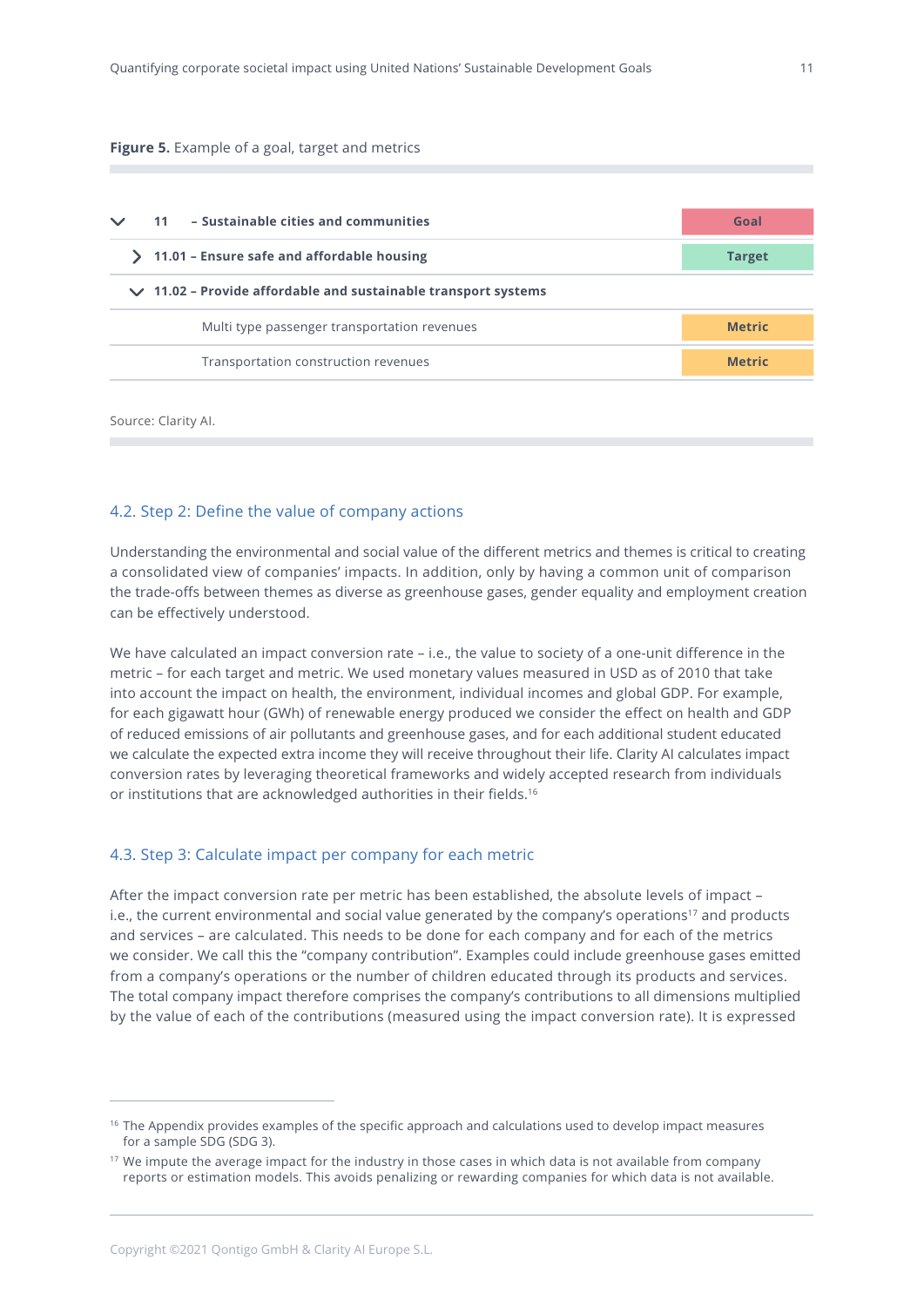as a monetary value of the impact per target. Finally, this figure is normalized by company revenues.<sup>18</sup> These monetary values can be used to aggregate the company impacts per target to produce a company impact per SDG, and then aggregated further to produce an overall impact on the SDGs. Figure 6 offers a visual summary of the key elements of the impact calculation.



**Figure 6.** Framework for measuring company impact

The example in Figure 7 illustrates how impact is calculated both for different products sold by companies (education services and renewable energy) and as part of a company's operations ( $CO<sub>2</sub>e$  emissions).

The example shows how different products can have significantly different impacts per USD of revenue – something that is not reflected by methodologies that focus on revenue alignment – and how the companies' operations can be as important as their products and services.

<sup>&</sup>lt;sup>18</sup> Since a company's impact is highly influenced by its size, we calculate the magnitude of the impact by dividing it by the company's revenues. This helps make impact comparable across companies of different sizes by creating a common unit of comparison. Figure 6 shows this relationship in graphic form.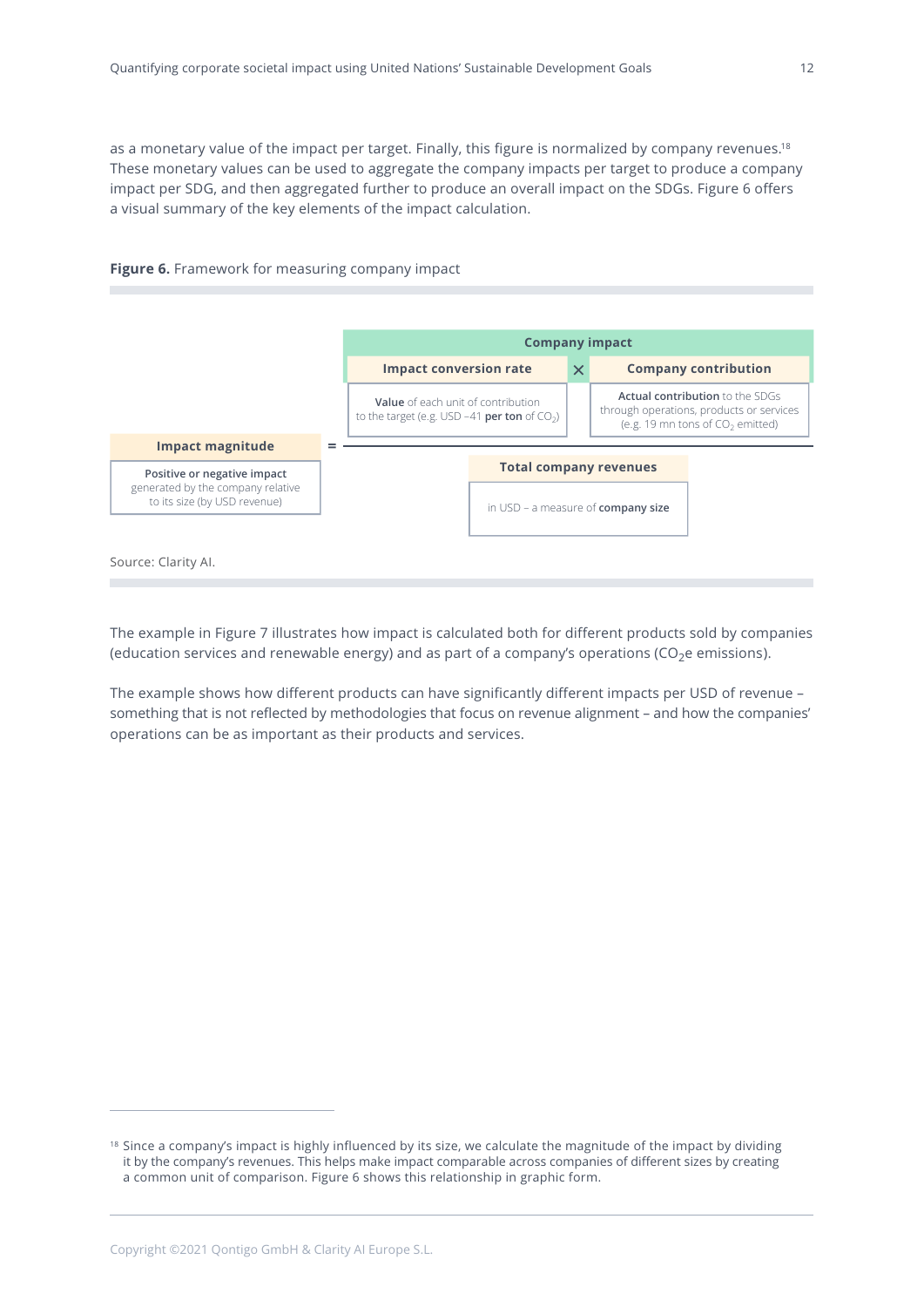<span id="page-12-0"></span>



Source: Clarity AI.

# 4.4. Step 4: Calculate and aggregate SDG impact scores at metric, target, goal and company levels

The impact magnitude calculated in Step 3 is used as the basis for generating the company score. By computing the impact magnitudes for all companies and **comparing them to each other,** we arrive at a score ranging from 1 (worst impact magnitude) to 100 (best impact magnitude).19 This can be done at different levels:

**Metric level** – This measures a company's impact magnitude on a specific issue (e.g., women on the board).

**Target level** – This adds together the impact magnitudes across all relevant metrics for a target (e.g., 5.1 – End all forms of discrimination against all women and girls everywhere).

**Goal level** – This adds together the impact magnitudes across all targets relevant to a goal (e.g., 5 – Gender Equality).

**Company** – This adds together the impact magnitudes across all goals for a specific company.

<sup>&</sup>lt;sup>19</sup> Extreme values from the impact distribution are identified and addressed to prevent skewing the results of the scores.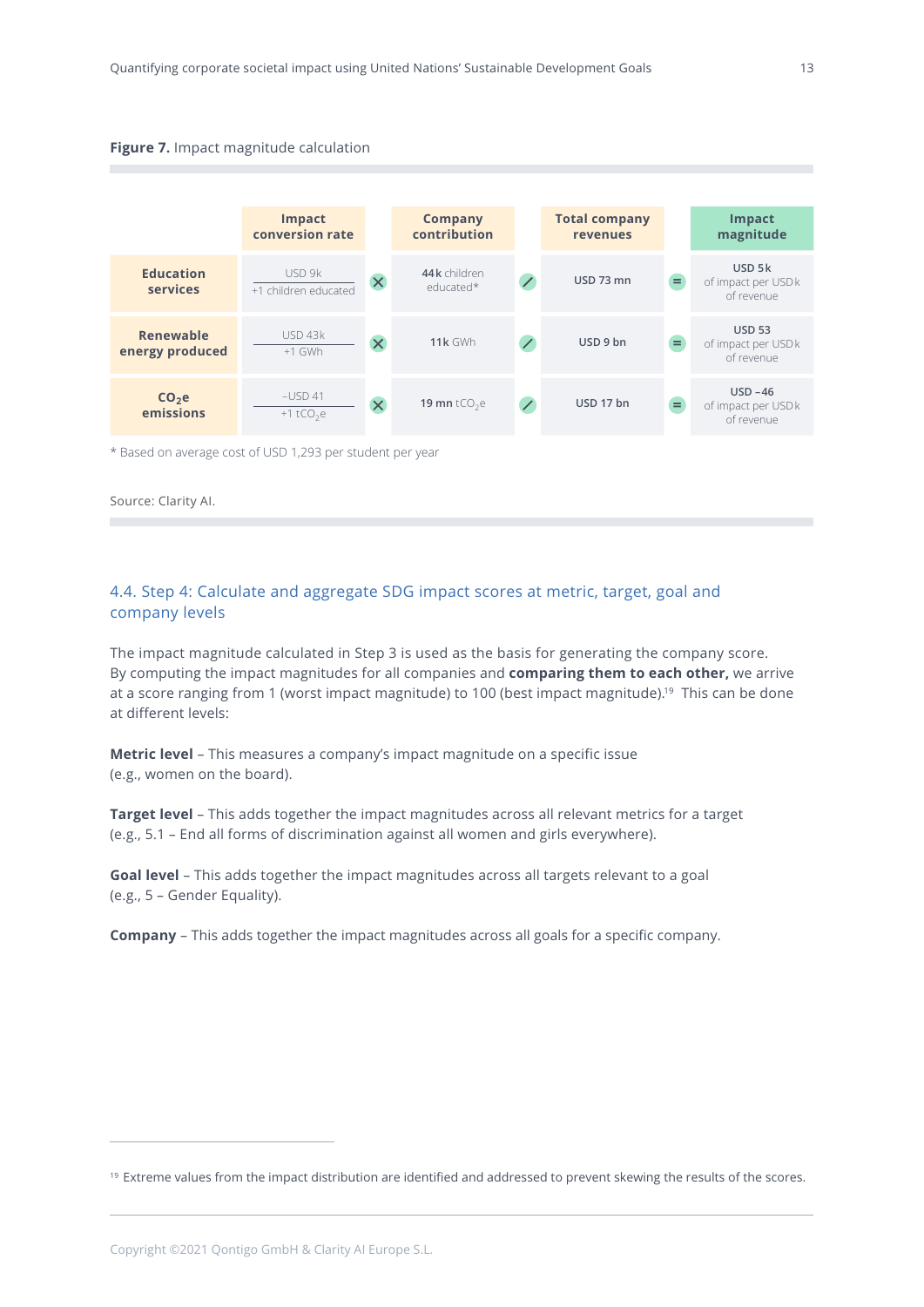#### **Figure 8.** Company-level scores including impact magnitudes

|               |        |                                                                      |                                     | Impact<br>magnitude<br>(in units per<br><b>USD 1,000</b><br>revenue) |                 |
|---------------|--------|----------------------------------------------------------------------|-------------------------------------|----------------------------------------------------------------------|-----------------|
|               |        | <b>VINCI SA</b>                                                      | Company-level score - all goals     | 90                                                                   | <b>78</b>       |
|               |        | <b>MONSTER BEVERAGE CORPORATION</b>                                  |                                     | 54                                                                   | 73              |
|               |        | <b>ADOBE INC.</b>                                                    |                                     | 53                                                                   | $72$ $\bullet$  |
| $\geq$        |        | 1 - No poverty                                                       | <b>Company score - goals level</b>  | $\approx$ 1                                                          | 40              |
| ゝ             |        | 2 - Zero hunger                                                      |                                     |                                                                      | ٠               |
| $\mathcal{E}$ |        | 3 - Good health and well-being                                       |                                     | $\approx -1$                                                         | 44              |
|               |        | 4 - Quality education                                                |                                     | 1                                                                    | 60              |
|               |        | 5 - Gender equality                                                  |                                     | $\approx -1$                                                         | $57$ $\bullet$  |
|               | $\sim$ | 5.1 - End discrimination against women and girls                     | <b>Company score - target level</b> | $\approx$ 1                                                          | 52 <sub>o</sub> |
|               |        | Female employment growth                                             | <b>Company score - metric level</b> | $\approx$ 1                                                          | $52$ $\bullet$  |
|               |        | 5.4 - Value unpaid care and promote shared domestic responsibilities |                                     | $\approx$ 1                                                          | 78 ●            |

Source: Clarity Al.

To visualize this information, Figure 8 shows examples of these scores at company level using screenshots from Clarity AI's Web app.20 The impact score is designed to enable investors to be given a complete yet simple picture of their portfolio's impact, to understand each company's positive and negative contributions to society and to create a view of where the portfolio is exposed to better or worse performing companies across a single or several goals. In addition, the impact magnitude (measured in impact units per USD 1,000 of revenue) measures the actual impact a company makes relative to its size. Using this measure, one can see both the impact made and the relative performance of a company, fund or portfolio through the lens of the SDGs.

<sup>&</sup>lt;sup>20</sup> In turn, portfolios can be assessed by aggregating company metrics, taking the weight of each company in the portfolio into account.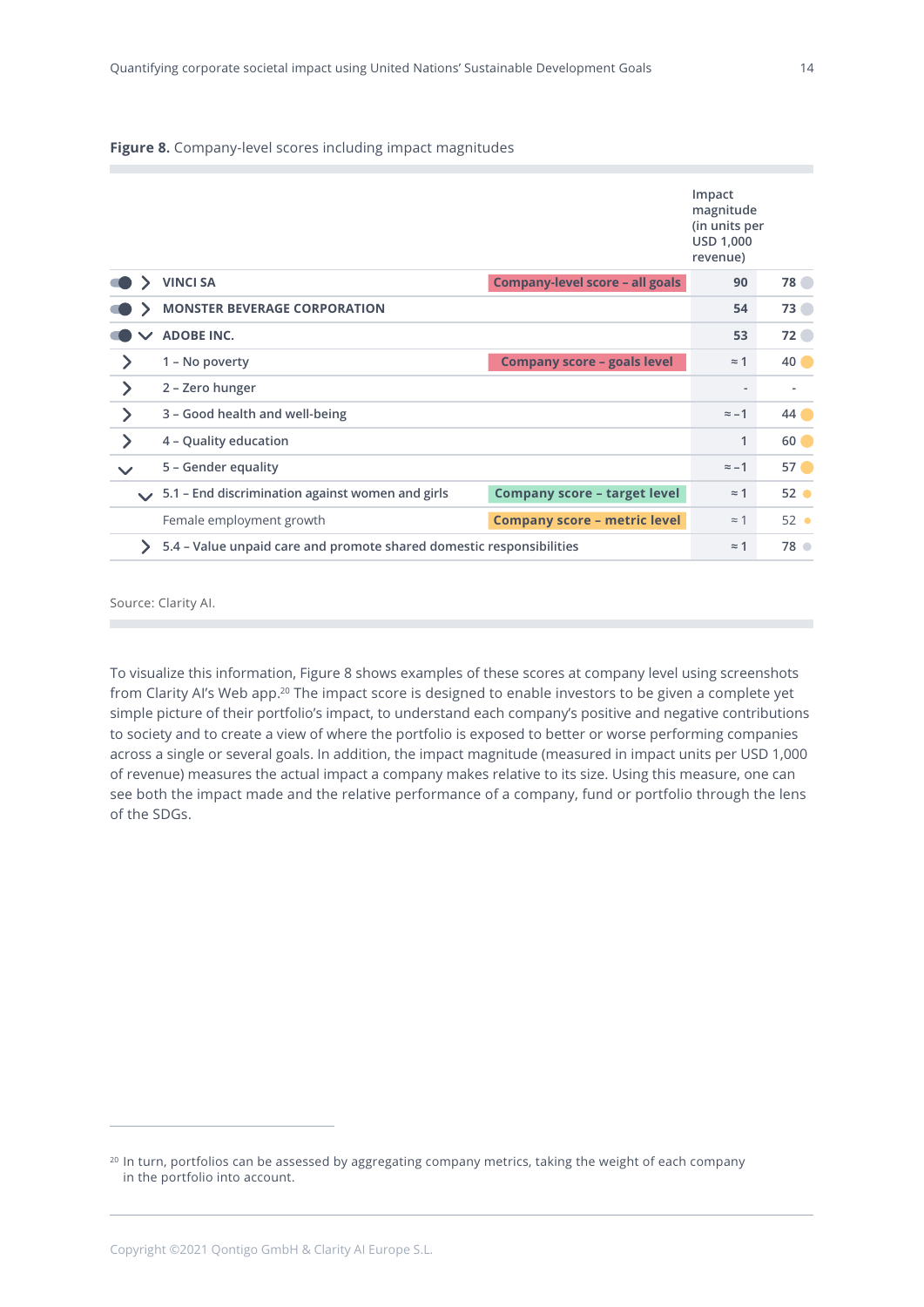# <span id="page-14-0"></span>**5. How much impact can companies create and how do they create it?**

We can now use this novel and proprietary impact measurement approach to analyze the amount of impact companies generate and the dimensions of the SDGs generating it. We estimate that listed companies contribute yearly a total of USD 117 billion in social value (total current impact in 2019). This can be defined as the value to society of the operations undertaken and of the products and services generated by the companies to those who impact them. It is not obvious how large this is, as it is difficult to get a feel for the magnitude of these large figures. We try to make sense of them in two ways:

- > The first is to compare the magnitude of the value that companies create with conventional measures of the effort that is now dedicated to tackling world challenges, giving a sense of the effort that citizens are currently willing to invest. Looked at in this light, the current company contribution is of a similar magnitude to all official development aid disbursed annually (USD 168 billion in 2019<sup>21</sup>).<sup>22</sup> This figure helps put into perspective the amount of additional effort required to achieve what seem to be aspirational targets. Seen in this light, small increases in companies' impact can be as impactful as many of the current demands for larger development budgets, which are increasingly being guided by the SDGs. This also suggests that, while public investment (including aid) of the kind being demanded to achieve the SDGs has a central role to play, the private sector is also indispensable and can generate additional value.23
- > The second is to compare our estimate of the value of the current contribution made by listed companies with the size of the challenge that each target entails for the world. That is, with how much value in monetary terms would be added to the world if the ambitious SDG target were to be met. When we do that, once we aggregate the total value of the challenge, listed companies contribute a relatively small annual share (less than 1%), with the rest either outstanding and not being met, or relying on other types of companies and government. However, it is interesting to see listed companies meet some SDG challenges to a much greater extent than others. For example, listed companies' contributions are currently highest in the areas of health and climate action, as is shown in Figure 9.

<sup>&</sup>lt;sup>21</sup> As measured by the World Bank,<https://data.worldbank.org/indicator/DT.ODA.ALLD.CD>

 $22$  It is, of course, a lot smaller than the current economic contribution of the private and public sector using the conventional measure of economic development, since SDGs are additional challenges to be achieved by 2030 as opposed to a measure of baseline welfare in the world as expressed by GDP measures. The World Bank estimated world GDP at roughly USD 85 trillion dollars in 2020: [https://data.worldbank.org/indicator/NY.GDP.MKTP.CD.](https://data.worldbank.org/indicator/NY.GDP.MKTP.CD) Listed companies contribute about 0.14% of world GDP towards the SDGs.

<sup>&</sup>lt;sup>23</sup> Moreover, others have noted the opportunities associated with this challenge, with an estimated annual USD 12 trillion additional net revenues becoming available if the SDGs are achieved. See the Business and Sustainable Development Commission, Valuing the SDG Prize, 2017.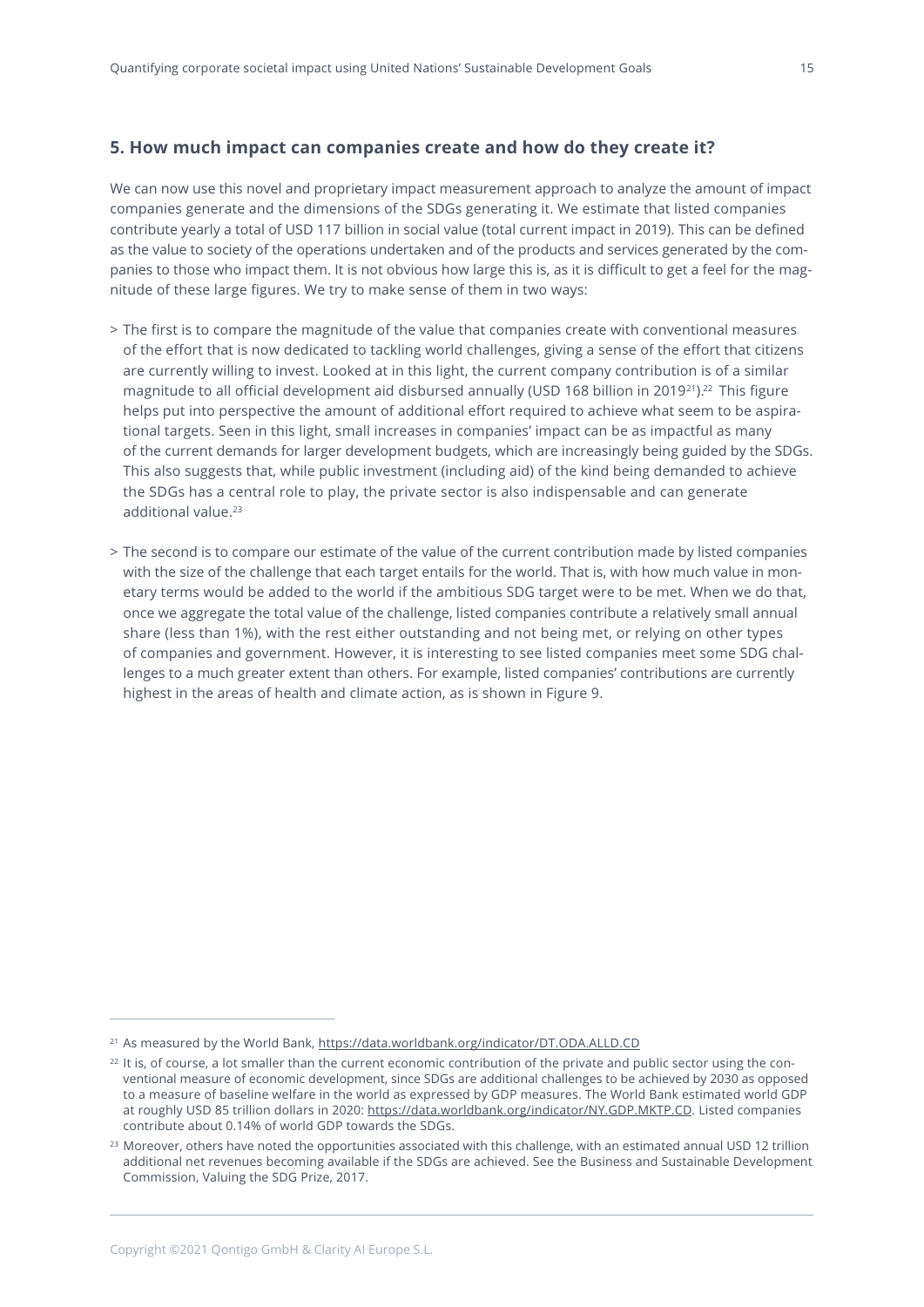<span id="page-15-0"></span>**Figure 9.** Share of the size of the SDG problem currently accounted for by listed companies (total impact of listed companies over size of the problem)



Note: Clarity AI estimates of companies' total impact and of the size of the problem (monetary value equivalent that would be added to the world if the SDG targets were met). Figure shows the sum total of all absolute values for company impact (positive and negative) over the estimated size of the problem. Both the size of the challenge and the company contribution are annualized. Log scale.

Source: Clarity AI calculations.

## 5.1. Impact by individual SDGs

For the first time our approach allows us to compare the value that companies contribute to each of the different SDGs. This type of comparison may be useful for investors interested in impact but without strong views about what dimension or dimensions of it they want to optimize across. The impact in each of these dimensions is shown by the equivalent monetary value created or destroyed, taking into account for example, the additional measurable income generated, the estimated cost of medical care, environmental damage, or estimates of the values of life created. Unlike other approaches that produce a qualitative measurement of company alignment with the SDGs, this means we can measure and compare how much value to society companies add with respect to gender equality, education or employment creation.

Using this method, we estimate that the greatest overall social value added by listed companies comes from their contribution to increased health levels. This highlights the tangible improvements to life that companies can create. This value to society is calculated by estimating the value contributed by extending people's lives or improving their quality of life. This is followed by the values for Energy (SDG 7), Decent Work and Economic Growth (SDG 8) and No Poverty (SDG 1). The impact associated with some other SDGs is net negative, i.e., they slow down progress towards the achievement of SDGs, measured in terms of the impact that companies have on them. For example, the dominant effect in relation to SDG 6 (Clean Water and Sanitation) is polluting or using water, which is always negative. SDG 5 (Gender Equality) has a negative absolute impact, with some companies having a positive and others a negative impact. Figure 10 shows the net impact for each SDG associated with listed companies.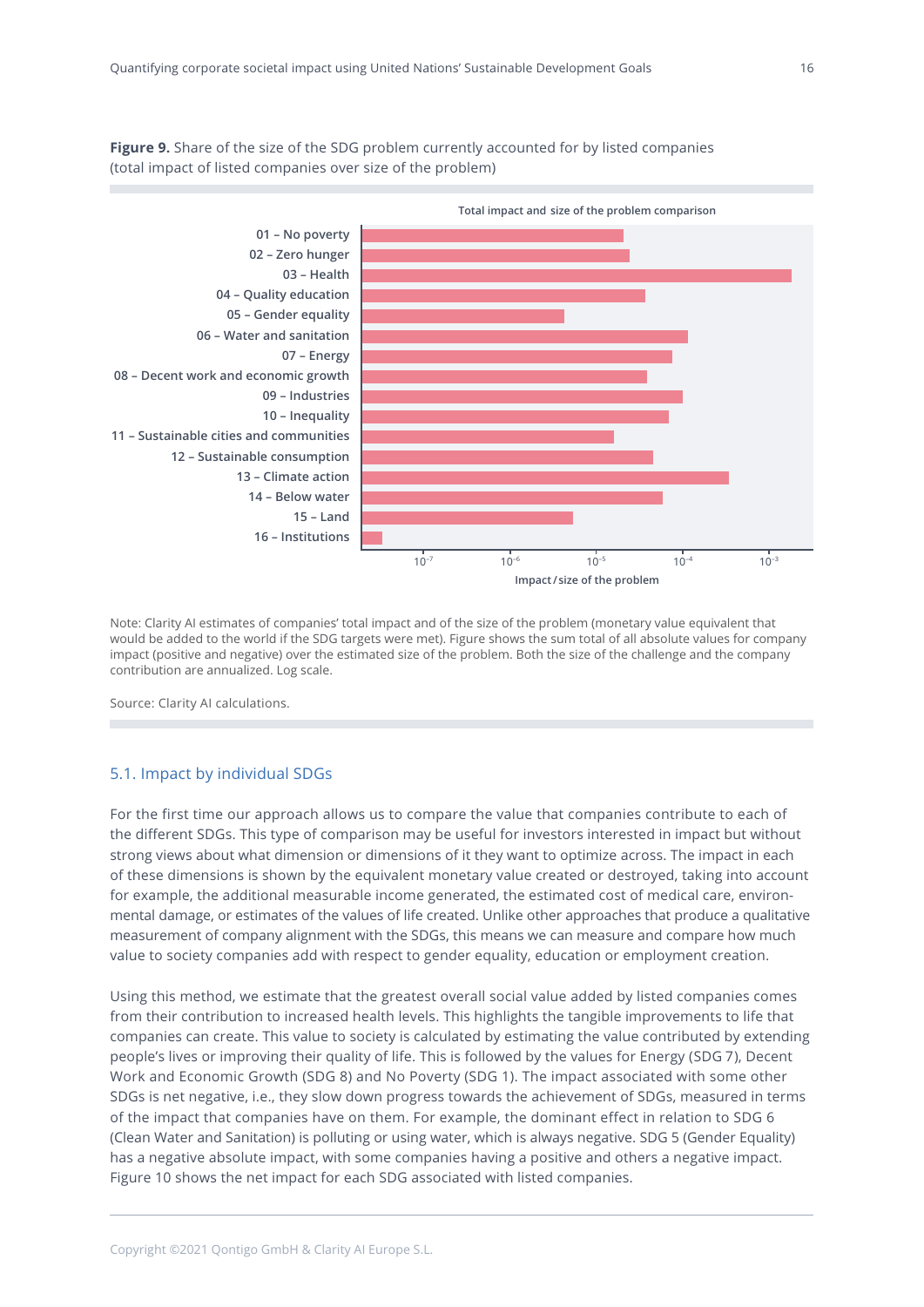

#### **Figure 10.** Total net impact by listed companies on each of the SDGs



Note: Universe of 27,438 companies.

\* The impact of SDG 3 Good Health and Well-being is ~104 2010 USD million; this is capped in the graphic.

Source: Clarity AI estimates.

One question that investors interested in impact may have is whether selecting companies with the biggest positive impact overall implies sacrificing impact on specific dimensions of impact that they are interested in. In particular it may seem that, given its large contribution, making a contribution on health would take precedence over all other SDGs. In fact, we find that there is a relatively strong correlation for the impact created across in various SDGs and so no trade-offs between impacts are necessary. Rather, "virtuous cycles" seem to exist in which companies that have a high impact on one dimension also have a high impact on others. The correlation levels are displayed in Figure 11, where we can see that the impact on Good Health and Well-being is positively correlated to a certain extent with other dimensions of impact. Similarly, a positive impact on institutions is very highly correlated with having an impact on seven other SDGs.<sup>24</sup>

<sup>&</sup>lt;sup>24</sup> Appendix Table A1 shows the contribution made by each sector towards each SDG.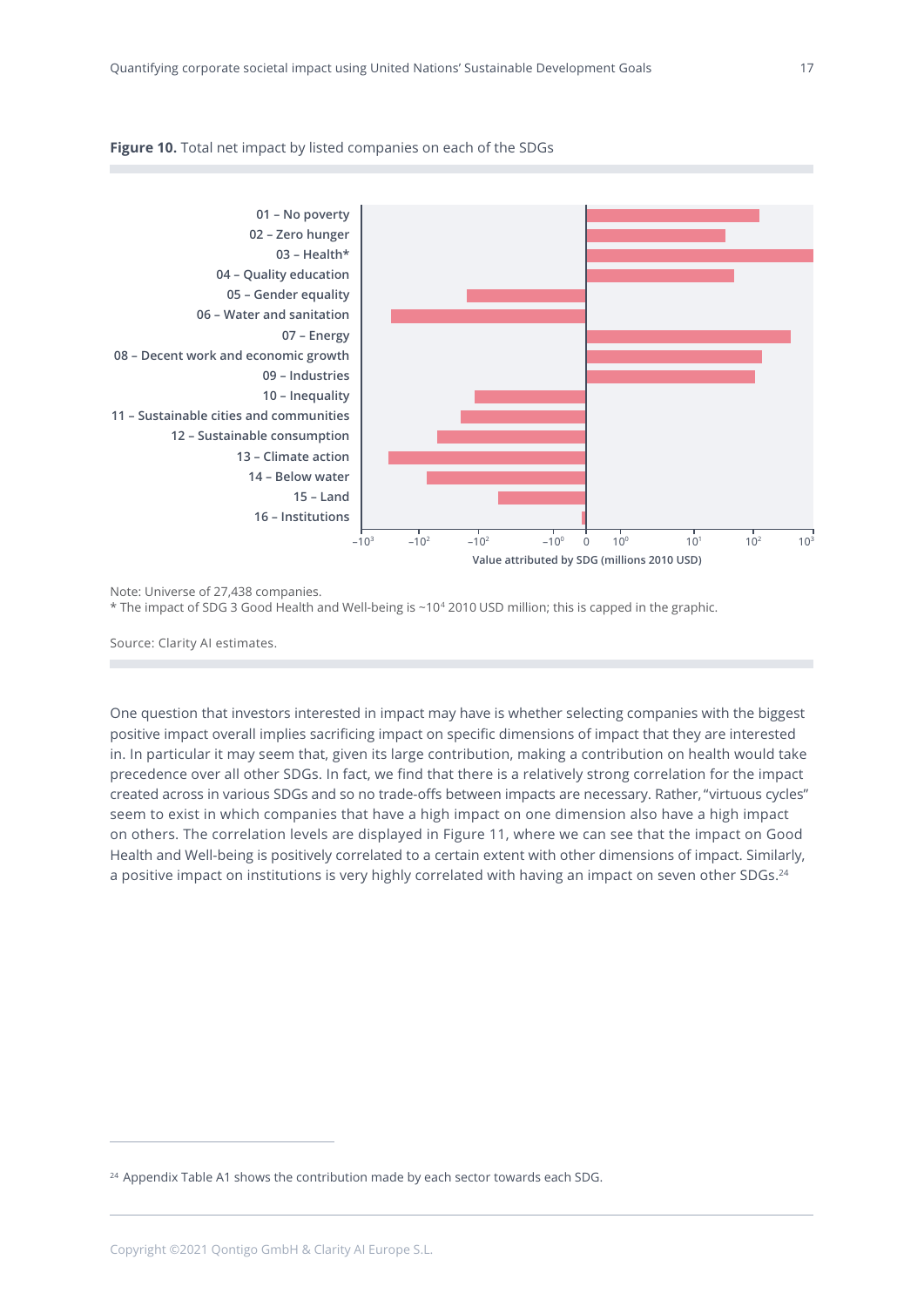

#### <span id="page-17-0"></span>**Figure 11.** Company-level correlation of company impact between individual goals

Note: A positive value at the intersection between two goals means that companies that have a positive (negative) impact on one goal also have a positive (negative) impact on the other goal. A negative value means that companies that have a positive (negative) impact on one goal also have a negative (positive) impact on the other goal.

Source: Clarity AI calculations.

#### 5.2. Explaining differences in impact across companies

We now turn to exploring what types of companies have the most impact in terms of value under Clarity AI's methodology. Our goal is to help investors understand what Clarity AI's holistic approach to social impact implies when aggregating all the different dimensions of impact for the 16 SDGs we consider. What companies have the greatest levels of impact when all different impacts are evaluated and compared, and what is the source of that impact? We first explore the differences between companies in different sectors and then look at other company attributes that may explain their impact, such as productivity, company size and productivity levels. We then also examine how impact measures relate to other company measures and identify regularities. Ultimately, it is the job of investors to select specific companies. However, companyspecific impact correlations can help narrow down the search for optimal companies.

#### *5.2.1. Impact by sector*

We focus first on understanding the sectors in which companies have the most impact. Given the content of the SDGs, companies that produce certain types of products which directly affect health (healthcare companies), and that are targeted at the basic needs of the global poor, have the greatest impact. When we aggregate the impact of all companies in a sector and the impact on each SDG, we can conclude that the Healthcare sector (driven by the direct impact of pharmaceuticals and healthcare provision on extending people's lives), Real Estate, Materials and Industrials have the most positive impact. Other sectors such as Consumer Discretionary (driven in this case by tobacco revenues) or Utilities (due to their high CO<sub>2</sub> emissions) result in significant negative values. In fact, a large portion of the impact that a company has (about 41%) can be explained by the sector it belongs to. This also means that slightly more than half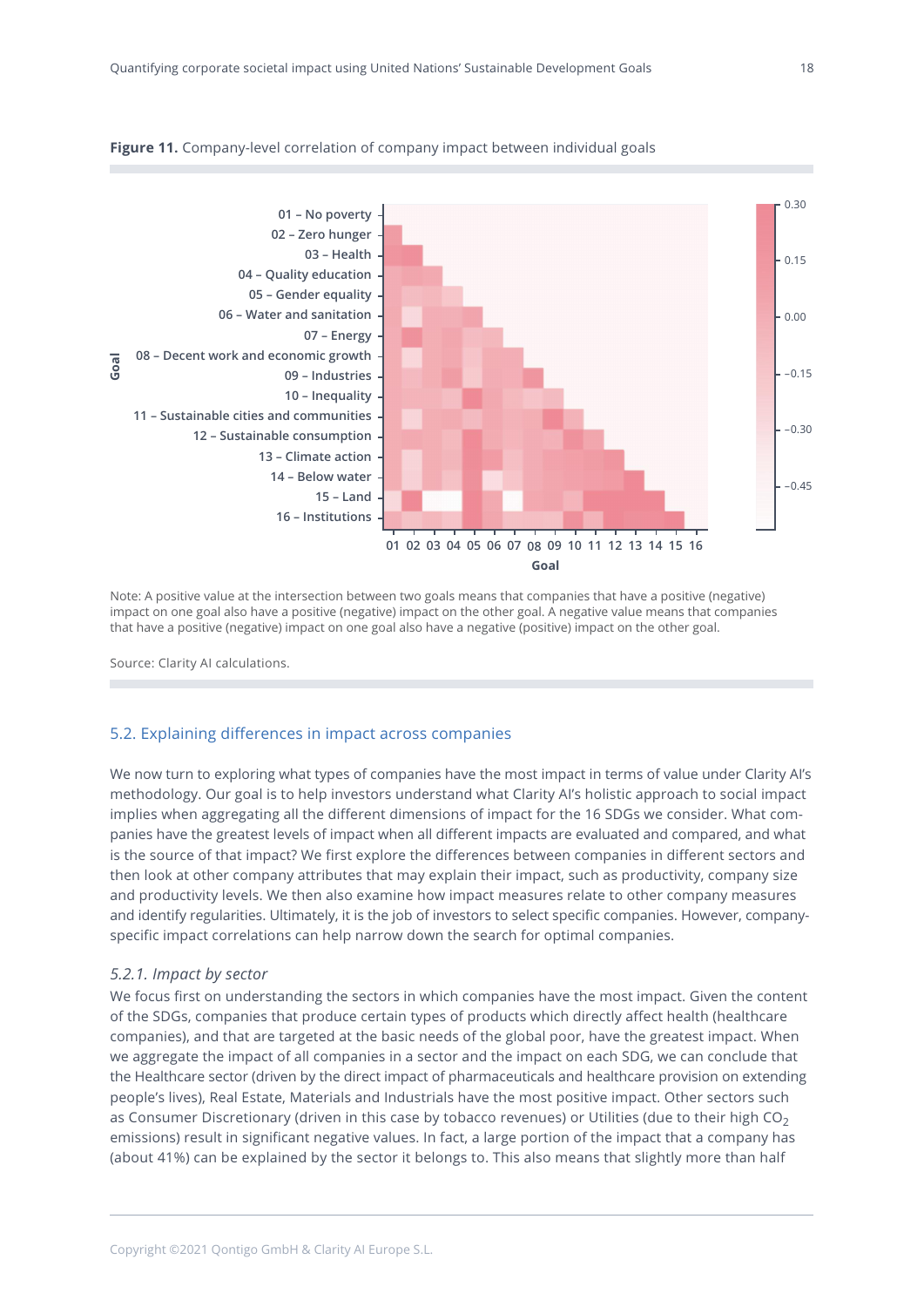<span id="page-18-0"></span>of the impact that companies have is still explained by other company characteristics.25 The net impact results (produced by aggregating positive and negative impacts by sector) are depicted in Figure 12. This shows the absolute impact level for each sector in panel normalized by the size of the sector.<sup>26</sup>





Note: The impact is normalized by revenues in the sector.

\* The normalized impact of the Health Care sector is 2010 USD ~1 million per revenue in USD millions; this is capped in the graphic.

Source: Clarity AI estimates.

Let us now turn to exploring other general characteristics of companies that correlate with having a greater impact. Naturally, individual companies will have a significant impact component that cannot be explained using these general rules, and so this can only scratch the surface of decision-making.<sup>27</sup>

#### *5.2.2. Relationship to ESG scores*

Company impact measures something different from ESG performance scores. While ESG performance scores typically measure the financial risk to a company based on its revenue sources and how it operates, company impact provides information on the positive and negative outcomes it generates through its products and operations on the world at large. One focuses on potential future negative effects

 $25$  The percentage variation in impact is explained by the R2 statistic in the Appendix. However, the results of a breakdown by companies with net positive and net negative impact suggest that most sectors include companies with both positive and negative impacts.

<sup>&</sup>lt;sup>26</sup> Appendix Table A1 shows the impact of companies in each sector by SDG, while Table A2 shows the number of companies in each sector that have an impact.

<sup>&</sup>lt;sup>27</sup> In order to make our analysis easier to follow, the rest of this paper uses the scores 1-100 (as used in the Clarity product) rather than absolute levels of impact. This "scoring" procedure essentially condenses the full variation of impacts into a linear scale that is not sensitive to outliers.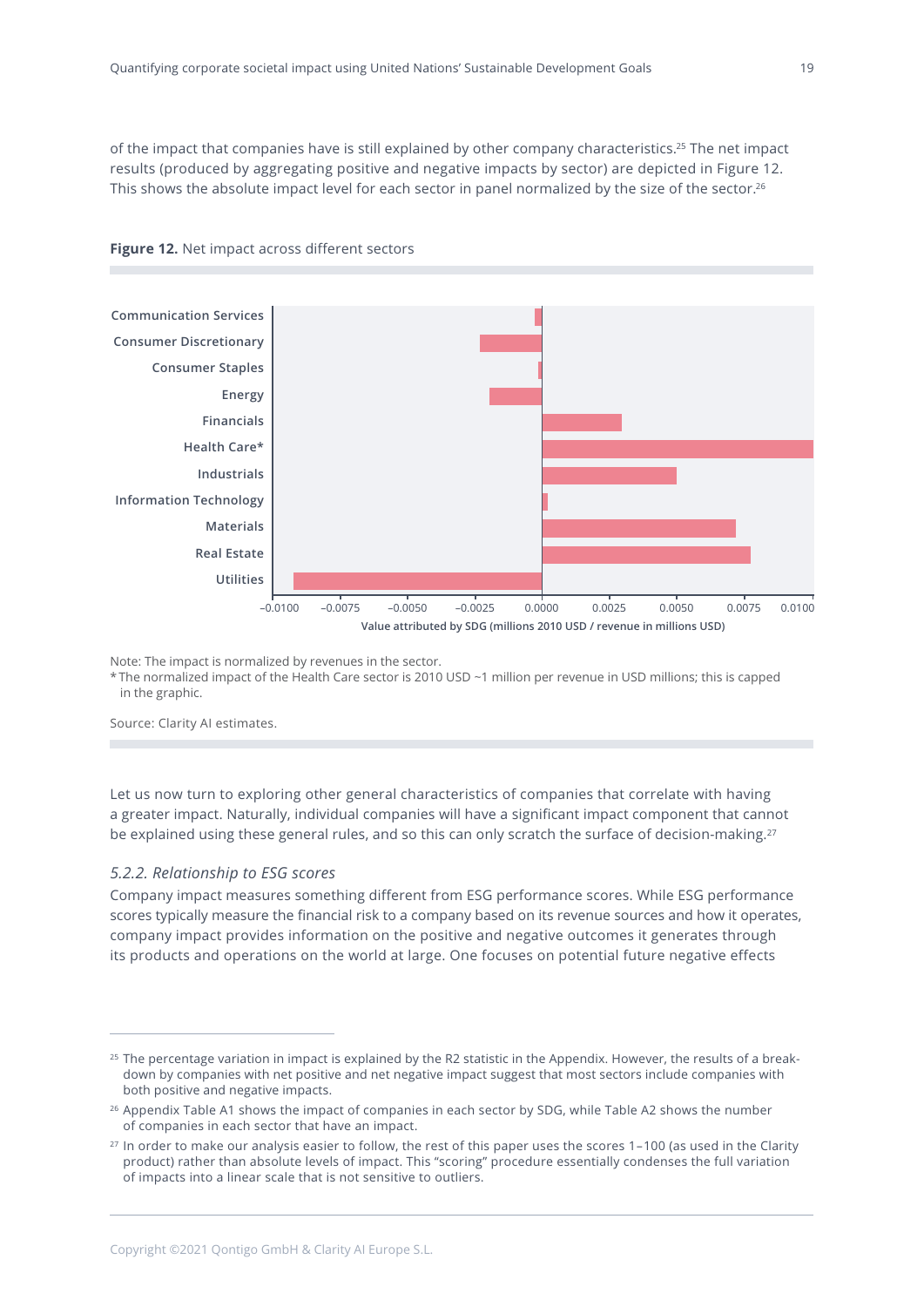<span id="page-19-0"></span>on the company, while the other focuses on impact in the world, in Clarity AI's approach, particularly in tackling the global challenges identified by the SDGs. However, we may expect the two to go together: companies that are concerned about, and actively manage for, ESG may also achieve better impact.

Running regressions for 27,000 companies on the cross-section of the latest data (2019) reveals that this is in fact the case. We statistically control for sector effects by including 166 sub-industry fixed effects, so as to account for the substantial impact of being in a particular sector. This allows us to look at differences in ESG measures within industry. We find that, in practice, a company that has a larger ESG score tends to have a greater impact score as well (after adjusting for industry differences). In fact, every onepoint increase in the ESG score is associated with a .15-point increase in the impact score, a coefficient that is statistically highly significant.

This pattern in fact extends to each of the individual components making up ESG. Higher scores in each of the individual ESG dimensions are associated with greater impact.28 A one-point increase in the environmental dimension (E) is associated with a .04-point rise in the impact score. A one-point increase in the social dimension (S) is associated with a .09-point increase in impact. Finally, a one-point increase in the governance dimension (G) is associated with an impact score that is .11 points higher. All of these regression coefficients are highly significant, but it seems that the largest association with impact is for governance metrics (see Table 1).

| Independent<br>variable | P value    | Coefficient  | Standard error | $r^2$    | Number of<br>observations |
|-------------------------|------------|--------------|----------------|----------|---------------------------|
| <b>ESG</b> score        | 1.14E-01   | $2.02E + 04$ | $1.28E + 04$   | 9.18E-01 | 27,438                    |
| E score                 | 1.09E-01   | $1.03E + 04$ | $6.44E + 03$   | 4.26E-01 | 27,438                    |
| S score                 | 9.60E-02   | $1.71E + 04$ | $1.03E + 04$   | 4.26E-01 | 27,438                    |
| G score                 | 5.92E-01   | $7.22E + 03$ | $1.35E + 04$   | 4.26E-01 | 27,438                    |
|                         |            |              |                |          |                           |
| <b>ESG</b> score        | 1.47E-34   | 1.52E-01     | $1.24E-02$     | 9.18E-01 | 27,438                    |
| E score                 | $2.51E-10$ | 3.96E-02     | $6.26E-03$     | 9.18E-01 | 27,438                    |
| S score                 | $2.62E-18$ | 8.73E-02     | 9.99E-03       | 9.18E-01 | 27,438                    |
| G score                 | 2.05E-17   | 1.11E-01     | 1.31E-02       | 9.18E-01 | 27,438                    |

**Table 1.** Simple regression models of Impact (top table) and Impact scores (bottom table) on ESG scores, and each of its components (no additional control variables)

Source: Clarity AI.

# *5.2.3. Geographical differences*

Companies from different parts of the world may generate different impact profiles. After all, the SDGs anchoring Clarity AI's measure of impact naturally focus on improving life in emerging markets by setting targets such as for alleviating hunger, tackling poverty and reducing non-communicable diseases. In other

<sup>&</sup>lt;sup>28</sup> The high levels of correlation partly reflect the fact that impact scores consider the impact both of goods and services and of operations, while ESG scores consider operations. When we restrict the company metrics used to ones that are solely focused on operations, the correlations are as high as 96% in the case of the ESG scores and 76% in the case of impact values.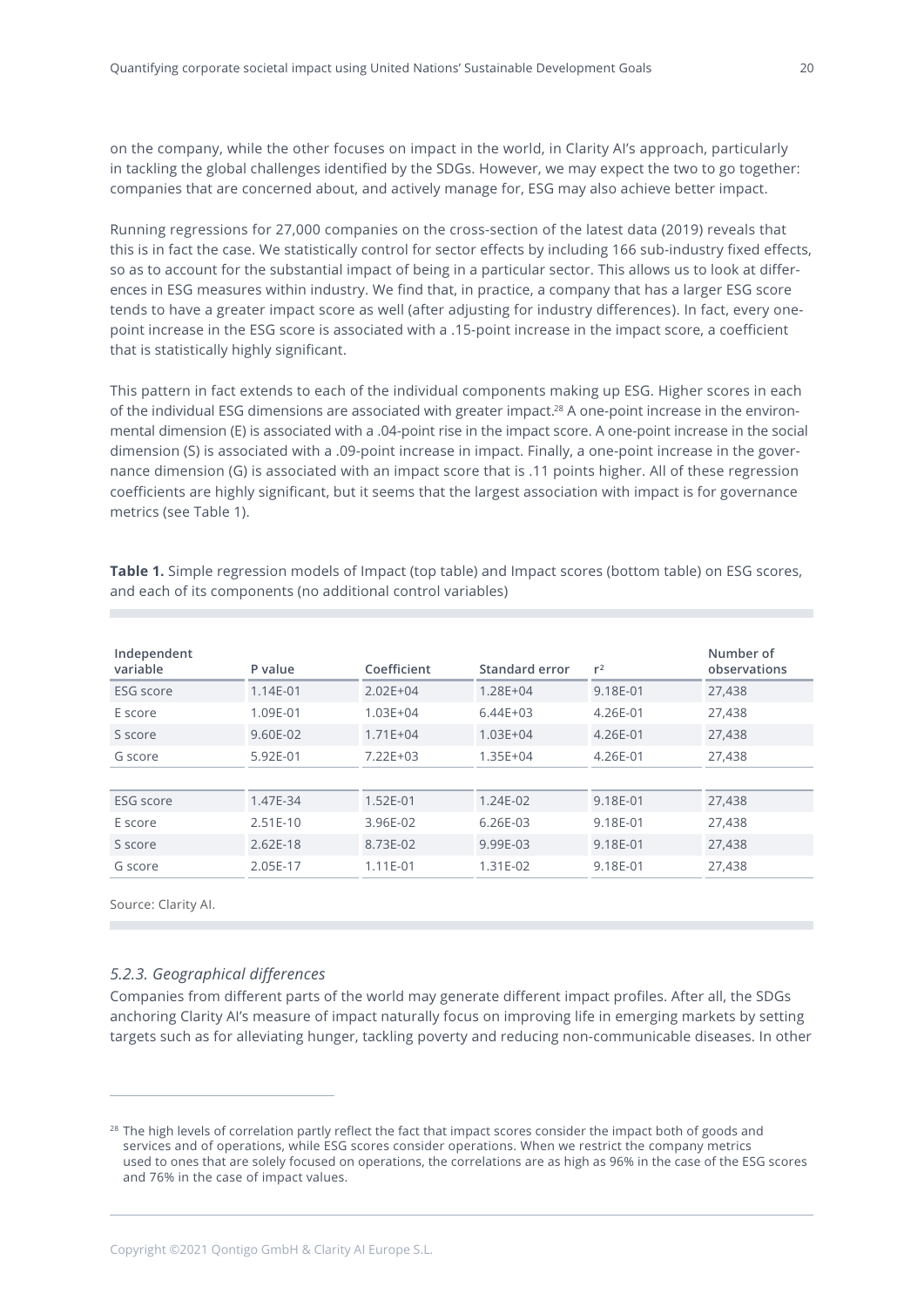<span id="page-20-0"></span>words, companies that provide goods and services (and create employment) targeting underserved populations are likely to be more impactful. For example, many of the targets relating to SDG 6 (Good Health and Well-being), such as reducing child mortality, are either solely or primarily relevant to populations in emerging markets. As a result, the impact measures for companies tackling these specific needs will have large contributions by their activity in those markets. Since many targets have a focus on those types of issues, presence in developing markets will tend to be correlated with greater impact, as they provide benefits to underserved populations.

When we look at the differences in impact generated by companies headquartered in different regions of the world, companies in Southeast Asia, the Eastern Mediterranean, Latin America and the Caribbean, and Africa have higher impact levels than those in North America or Europe after controlling for industry composition and individual ESG scores.29

| Independent variable              | P value      | Coefficient   | Standard error | $r^2$    | Number of<br>observations |
|-----------------------------------|--------------|---------------|----------------|----------|---------------------------|
| Region: Eastern Mediterranean     | 4.99E-04     | $1.54E + 06$  | $4.43E + 05$   | 4.13E-01 | 37,157                    |
| Region: Europe                    | $2.12E - 02$ | $-6.07E+05$   | $2.63E + 05$   | 4.13E-01 | 37,157                    |
| Region: Latin America & Caribbean | 8.56E-01     | $-9.01E + 04$ | 4.97E+05       | 4.13E-01 | 37,157                    |
| Region: North America             | 1.79E-03     | $-8.68E+05$   | $2.78E + 05$   | 4.13E-01 | 37,157                    |
| Region: South-East Asia           | $2.11E-10$   | $1.86E + 06$  | $2.93E + 05$   | 4.13E-01 | 37,157                    |
| Region: Western Pacific           | 4.26E-03     | $-6.78E + 05$ | $2.37E + 05$   | 4.13E-01 | 37,157                    |
|                                   |              |               |                |          |                           |
| Region: Eastern Mediterranean     | 2.35E-01     | 5.38E-01      | 4.53E-01       | 9.13E-01 | 37,157                    |
| Region: Europe                    | 7.32E-01     | 9.23E-02      | 2.69E-01       | 9.13E-01 | 37,157                    |
| Region: Latin America & Caribbean | 9.16E-01     | $-5.33E-02$   | 5.08E-01       | 9.13E-01 | 37,157                    |
| Region: North America             | 1.30E-02     | $-7.05E-01$   | 2.84E-01       | 9.13E-01 | 37,157                    |
| Region: South-East Asia           | 1.03E-02     | 7.69E-01      | 3.00E-01       | 9.13E-01 | 37,157                    |
| Region: Western Pacific           | 3.00E-05     | $1.01E + 00$  | $2.42E - 01$   | 9.13E-01 | 37,157                    |

**Table 2.** Simple regression models of Impact (top table) and Impact scores (bottom table) on company headquarters

Note: Regression models of impact values by geography. The example shows the coefficient on each region's fixed effects relative to Africa (the reference category).

Source: Clarity AI.

#### *5.2.4. Company size and productivity*

Lastly, we now look at other company variables such as a firm's labor productivity or size. One might think that companies that are more productive or larger would be able to put more emphasis on, or dedicate more resources to, creating impact even after impact levels have been normalized by revenue.

<sup>&</sup>lt;sup>29</sup> The order given in this sentence reflects the order of average impacts per region, although the differences are not always statistically significant.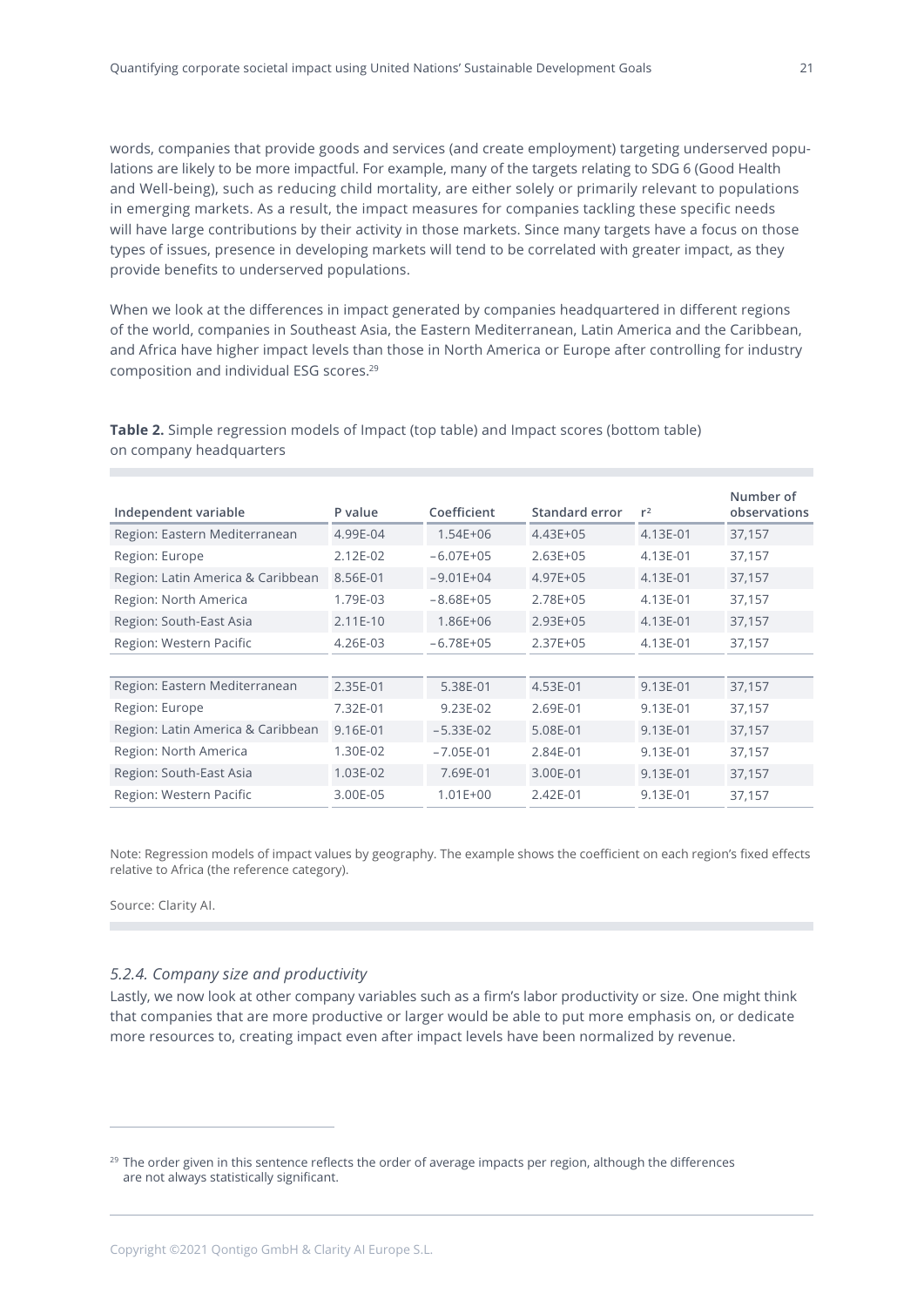However, this theory is not borne out by our data. After controlling for industry effects, regional effects and ESG scores, impact levels are similar for companies with different levels of labor productivity, or that are of different sizes in terms of revenues, employees or market capitalization. This suggests that our measures of impact are not a function of larger structures, but are instead driven by whether or not the companies concerned are tackling challenges singled out by the SDGs. In fact, underserved communities prioritized by the SDGs may often be targeted by smaller, more nimble companies, which may also be the most effective in terms of size. Companies with the greatest impact (adjusted by size) could require significant effort to identify by investors, as they may not be the ones with the largest reach or biggest PR departments. "Impact diamonds" in the rough (smaller and possibly underfunded/undervalued companies) that would likely otherwise go unnoticed are out there and can be identified using Clarity AI.

**Table 3.** Simple regression models of Impact (top table) and Impact scores (bottom table) on each ESG score component, company headquarters, labour productivity, company revenues, company market cap, and total number of company's employees

| Independent variable              | P value  | Coefficient   | Standard error | $r^2$    | Number of<br>observations |
|-----------------------------------|----------|---------------|----------------|----------|---------------------------|
| Region: Eastern Mediterranean     | 7.00E-03 | $2.25E + 06$  | 8.33E+05       | 4.22E-01 | 25,358                    |
| Region: Europe                    | 6.10E-02 | $-6.21E+05$   | 3.31E+05       | 4.22E-01 | 25,358                    |
| Region: Latin America & Caribbean | 9.80E-01 | $1.74E + 04$  | $7.12E + 05$   | 4.22E-01 | 25,358                    |
| Region: North America             | 1.82E-01 | $-4.68E+05$   | $3.51E + 05$   | 4.22E-01 | 25,358                    |
| Region: South-East Asia           | 1.84E-10 | $2.60E + 06$  | 4.08E+05       | 4.22E-01 | 25,358                    |
| Region: Western Pacific           | 3.03E-02 | $-6.30E+05$   | $2.91E + 05$   | 4.22E-01 | 25,358                    |
| Labour prod                       | 8.47E-01 | $-1.18E + 03$ | $6.14E + 03$   | 4.22E-01 | 25,358                    |
| Revenues                          | 2.84E-01 | $-1.49E + 01$ | $1.39E + 01$   | 4.22E-01 | 25,358                    |
| Employees                         | 5.11E-01 | 2.87E+00      | $4.37E + 00$   | 4.22E-01 | 25,358                    |
| Market cap                        | 7.18E-02 | $6.73E + 00$  | $3.74E + 00$   | 4.22E-01 | 25,358                    |
| E score                           | 1.23E-01 | $1.13E + 04$  | $7.31E + 03$   | 4.22E-01 | 25,358                    |
| S score                           | 6.47E-01 | $5.44E + 03$  | 1.19E+04       | 4.22E-01 | 25,358                    |
| G score                           | 6.47E-01 | $6.91E + 03$  | $1.51E + 04$   | 4.22E-01 | 25,358                    |
|                                   |          |               |                |          |                           |
| Region: Eastern Mediterranean     | 2.07E-02 | 1.89E+00      | 8.17E-01       | 9.17E-01 | 25,358                    |
| Region: Europe                    | 2.59E-01 | $-3.66E-01$   | 3.25E-01       | 9.17E-01 | 25,358                    |
| Region: Latin America & Caribbean | 3.37E-01 | 6.70E-01      | 6.98E-01       | 9.17E-01 | 25,358                    |
| Region: North America             | 3.74E-01 | $-3.05E-01$   | 3.44E-01       | 9.17E-01 | 25,358                    |
| Region: South-East Asia           | 6.42E-04 | $1.37E + 00$  | 4.00E-01       | 9.17E-01 | 25,358                    |
| Region: Western Pacific           | 1.97E-04 | 1.06E+00      | 2.85E-01       | 9.17E-01 | 25,358                    |
| Labour prod                       | 8.72E-01 | 9.72E-04      | 6.02E-03       | 9.17E-01 | 25,358                    |
| Revenues                          | 7.26E-01 | 4.76E-06      | 1.40E-05       | 9.17E-01 | 25,358                    |
| Employees                         | 8.45E-01 | $-8.34E-07$   | 4.00E-06       | 9.17E-01 | 25,358                    |
| Market cap                        | 7.76E-02 | 6.47E-06      | 4.00E-06       | 9.17E-01 | 25,358                    |
| E score                           | 4.73E-02 | 1.42E-02      | 7.16E-03       | 9.17E-01 | 25,358                    |
| S score                           | 1.99E-06 | 5.53E-02      | 1.16E-02       | 9.17E-01 | 25,358                    |
| G score                           | 2.26E-09 | 8.85E-02      | 1.48E-02       | 9.17E-01 | 25,358                    |

Note: Regression models of impact values by company characteristics. All models include industry fixed effects for 166 industries. R-squared =  $.42$ . N = 25,358.

Source: Clarity AI.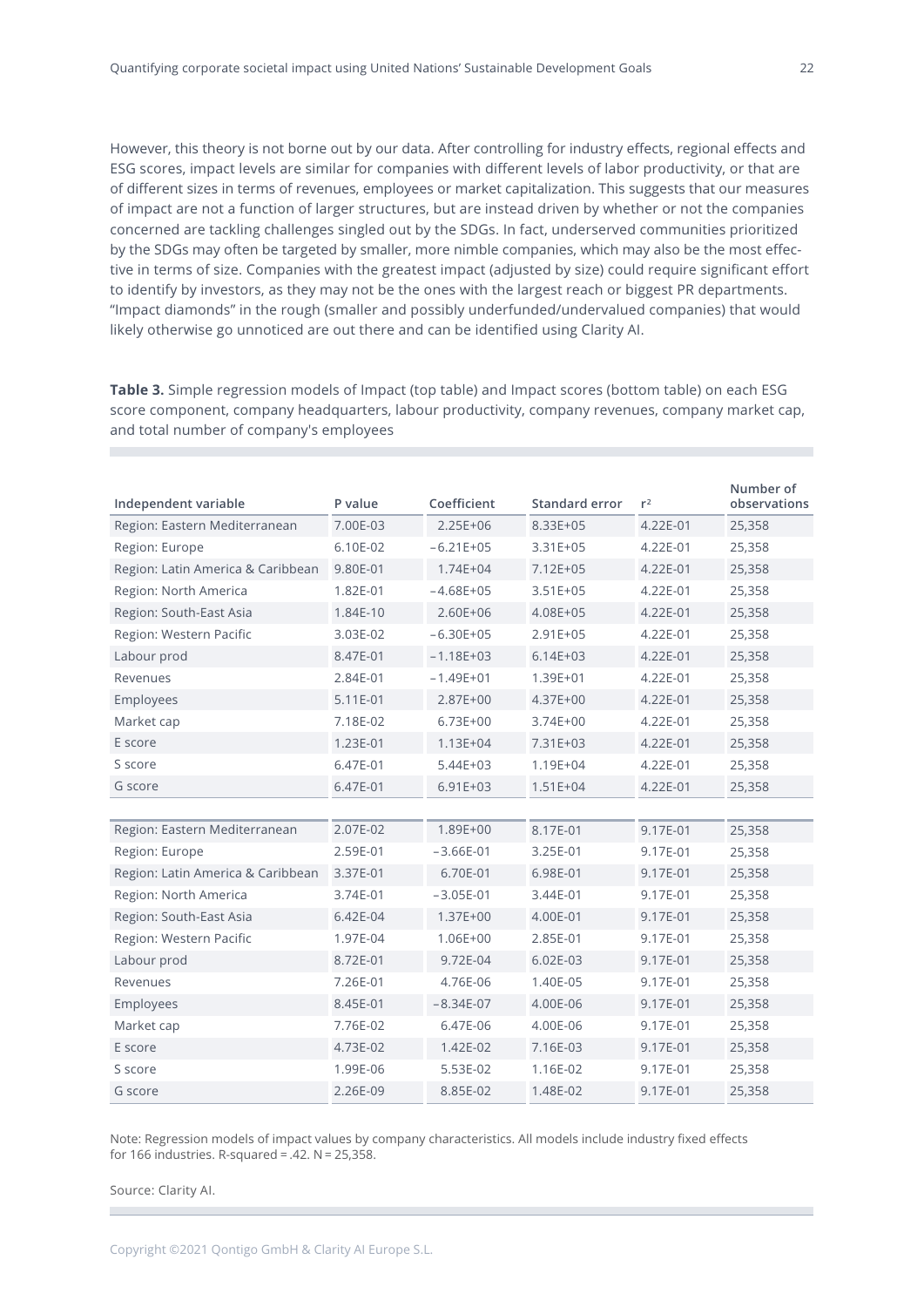<span id="page-22-0"></span>Taken together, the regression analyses in this section serve to identify the location of impact clusters by sector, region and operational practices (ESG). They also illustrate that identifying impact is nontrivial, by showing a number of potential correlates that are not in fact good predictors of impact. It is worth noting that there is a great deal of variation even within individual sectors and regions that investors will want to analyze.

# **6. Implications and next steps**

The challenge of measuring impact appropriately is at the heart of the difference between theory and practice in impact investment. One starting point for a common measurement approach is to use the SDGs as a framework for understanding what constitutes impact.

This paper explores the implications of taking such an approach to measuring impact using publicly available information about listed companies. We identify companies' relative contribution towards achieving these SDGs compared to government-led actions such as foreign aid. We then analyze the relative impact of each of the different SDGs, as well as the sectors in which companies have the greatest impact. For the first time these analyses do give a sense of the magnitude of the relative contribution of different sectors and of each different issues (each of the goals) to the achievement of the SDGs, particularly in relative terms.

Lastly, we suggest that there is considerable room beyond these coarse, aggregate measures for deeper analysis of individual companies' impact. This can be achieved by making granular use of publicly available information and social science research that can be used to connect with impact. Such an approach can assist both in the analysis of specific companies and in the construction of portfolios and indices that include impact measures.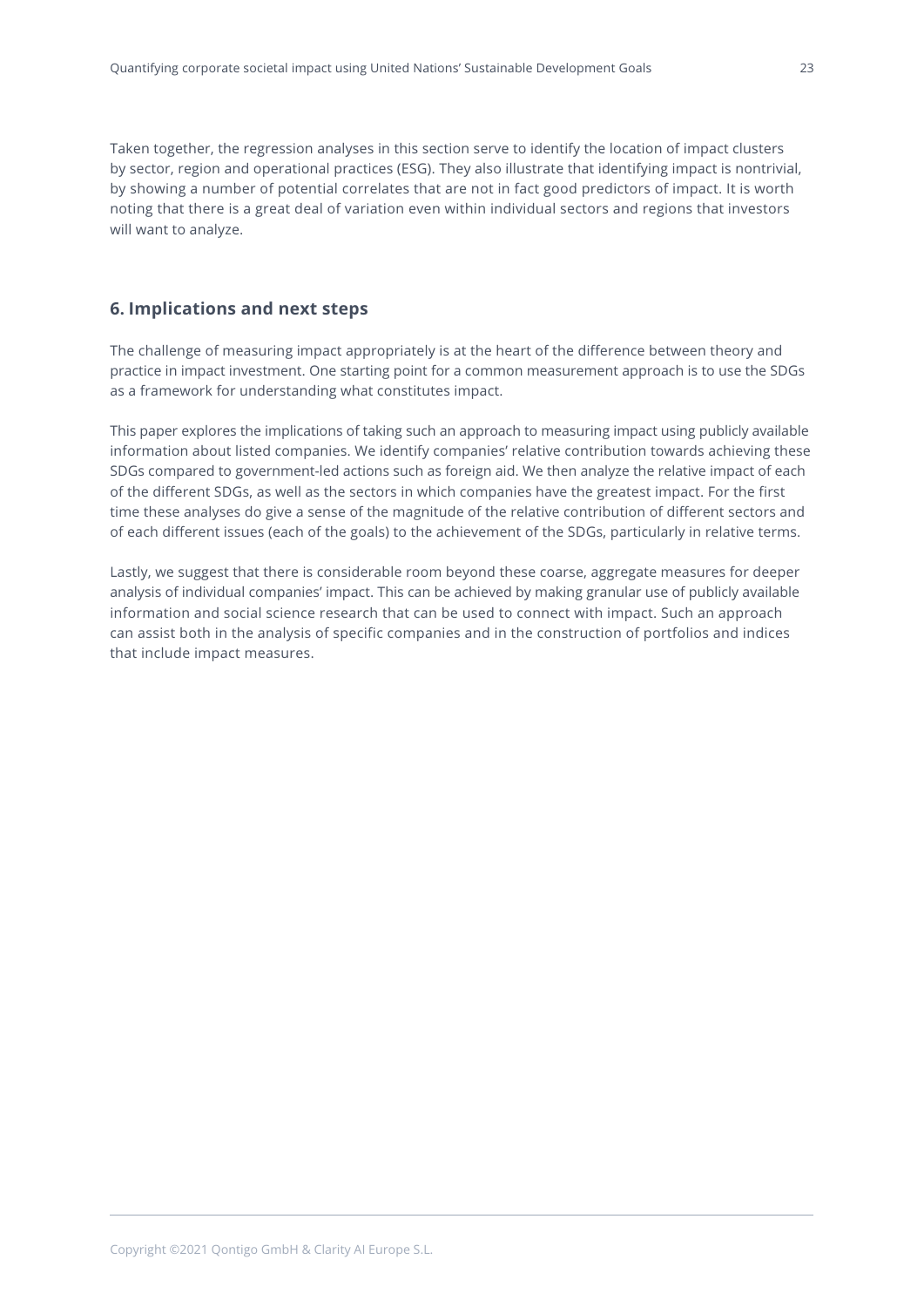# <span id="page-23-0"></span>**Appendix: Example calculations**

Calculations and key impact assumptions for SDG 3

#### **3 Good Health and Well-being: Ensure healthy lives and promote well-being for all at all ages**

| <b>Target 3.1 - Reduce maternal mortality</b><br>By 2030, reduce the global maternal mortality ratio to less than 70 per 100,000 live births |                                                                                                                                                                                                                                                                                                                                                                                                                                         |  |
|----------------------------------------------------------------------------------------------------------------------------------------------|-----------------------------------------------------------------------------------------------------------------------------------------------------------------------------------------------------------------------------------------------------------------------------------------------------------------------------------------------------------------------------------------------------------------------------------------|--|
| How do we measure<br>company performance                                                                                                     | Companies can have an impact in this target by providing treatments that reduce maternal<br>mortality. We measure companies performance based on their:                                                                                                                                                                                                                                                                                 |  |
|                                                                                                                                              | - Gynecology Biopharmaceuticals Revenues in Low Income and Lower Middle Income<br>countries for the applicable industries                                                                                                                                                                                                                                                                                                               |  |
|                                                                                                                                              | - Bacterial Infectious Disease Biopharmaceuticals Revenues in Low Income and Lower<br>Middle Income countries for the applicable industries                                                                                                                                                                                                                                                                                             |  |
|                                                                                                                                              | - Vascular Disorders Biopharmaceuticals Revenues in Low Income and Lower Middle Income<br>countries for the applicable industries                                                                                                                                                                                                                                                                                                       |  |
|                                                                                                                                              | - Healthcare Revenues in Low Income and Lower Middle Income countries<br>for the applicable industries                                                                                                                                                                                                                                                                                                                                  |  |
| How much value                                                                                                                               | A company can generate:                                                                                                                                                                                                                                                                                                                                                                                                                 |  |
| can be unlocked<br>by a change<br>in company                                                                                                 | - 17 Impact units per USD of revenue from bacterial infectious disease biopharmaceuticals<br>for the applicable industries                                                                                                                                                                                                                                                                                                              |  |
| performance                                                                                                                                  | - 3 Impact units per USD of revenue from vascular disorders biopharmaceuticals<br>for the applicable industries                                                                                                                                                                                                                                                                                                                         |  |
|                                                                                                                                              | - 41 Impact units per USD of revenue from gynecology biopharmaceuticals<br>for the applicable industries                                                                                                                                                                                                                                                                                                                                |  |
|                                                                                                                                              | - 25 Impact units per USD of revenue from healthcare services for the applicable industries                                                                                                                                                                                                                                                                                                                                             |  |
|                                                                                                                                              | For each treatment, the impact conversion rate is calculated based on the cost<br>of the treatment, its effectiveness, the share of the treatment dedicated to the disease,<br>and the value of the lives saved                                                                                                                                                                                                                         |  |
| What is the value                                                                                                                            | The total potential value unlocked comes from two scenarios:                                                                                                                                                                                                                                                                                                                                                                            |  |
| listed companies<br>can unlock from<br>achieving the target                                                                                  | - The business-as-usual scenario is calculated based on a sustained annual rate of reduction<br>of the maternal mortality ratio                                                                                                                                                                                                                                                                                                         |  |
|                                                                                                                                              | - The counterfactual scenario is calculated based on a linear decrease of the maternal<br>mortality ratio of the countries to reach a global value of less than 70 per 100,000 live<br>births by 2030. The scenario also considers that all countries reduce their maternal<br>mortality ratio by at least two-thirds from its 2010 baseline and that no country has a ratio<br>greater than 140 deaths per 100,000 live births by 2030 |  |
|                                                                                                                                              | - Only postpartum hemorrhage, sepsis (infection), hypertensive disorders/eclampsia,<br>obstructed labor, and unsafe abortion are considered - these causes account for 72%<br>of the maternal deaths                                                                                                                                                                                                                                    |  |
| as low as 25 per 1,000 live births                                                                                                           | Target 3.2 - End all preventable deaths under 5 years of age<br>By 2030, end preventable deaths of newborns and children under 5 years of age, with all countries aiming<br>to reduce neonatal mortality to at least as low as 12 per 1,000 live births and under-5 mortality to at least                                                                                                                                               |  |
| How do we measure<br>company performance                                                                                                     | Companies can have an impact in this target by providing treatments that reduce<br>the probability of dying of newborns and children under 5. We measure companies<br>performance based on their:                                                                                                                                                                                                                                       |  |
|                                                                                                                                              | - Bacterial Vaccines Revenues in Low Income and Lower Middle Income countries<br>for the applicable industries                                                                                                                                                                                                                                                                                                                          |  |

– Healthcare Revenues in Low Income and Lower Middle Income countries for the applicable industries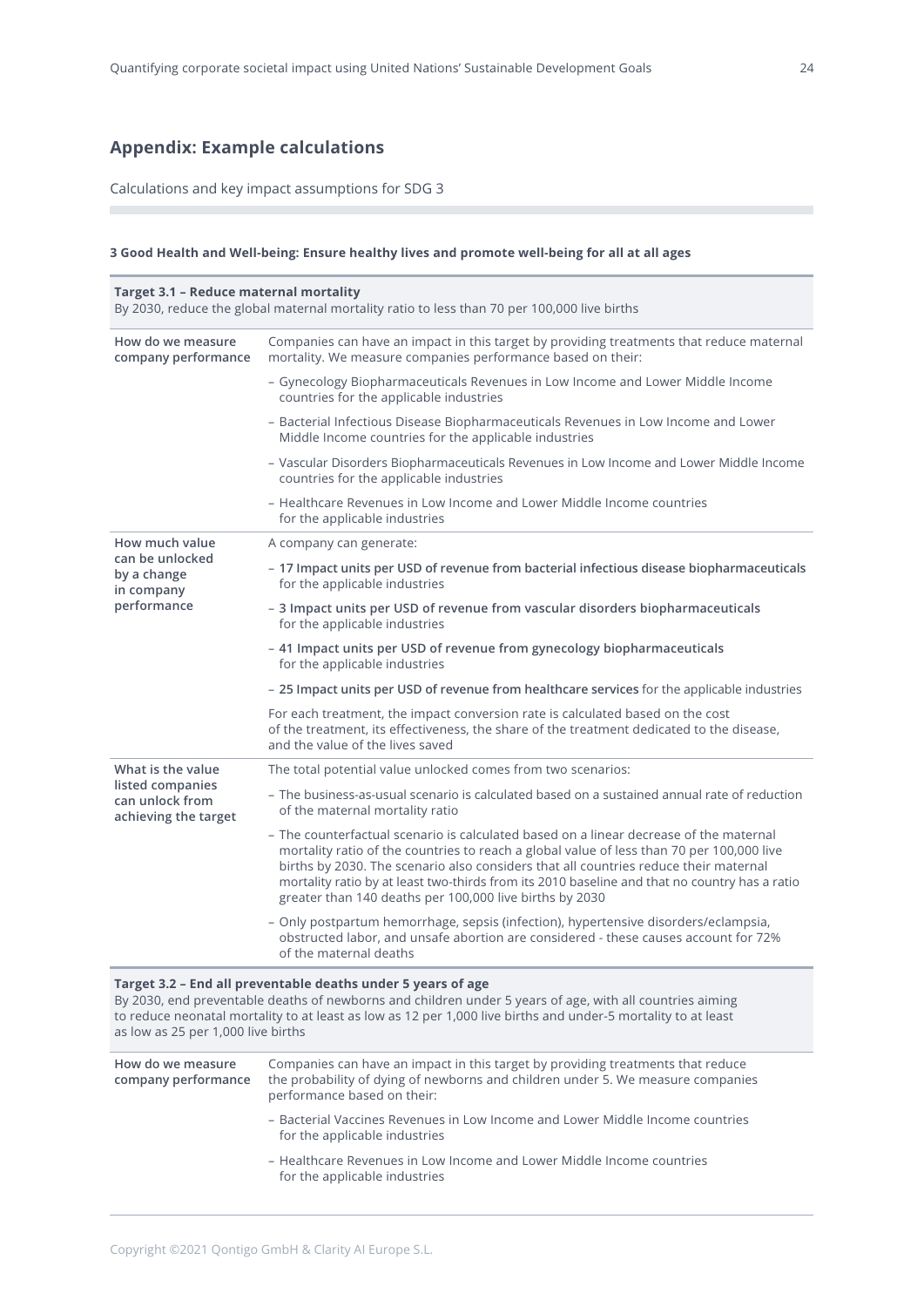| How much value                                              | A company can generate:                                                                                                                                                                                                                                                                                  |
|-------------------------------------------------------------|----------------------------------------------------------------------------------------------------------------------------------------------------------------------------------------------------------------------------------------------------------------------------------------------------------|
| can be unlocked<br>by a change<br>in company<br>performance | - 391 Impact units per USD of revenue from bacterial vaccines<br>for the applicable industries                                                                                                                                                                                                           |
|                                                             | - 35 Impact units per USD of revenue from healthcare revenues<br>for the applicable industries                                                                                                                                                                                                           |
|                                                             | For each treatment, the impact conversion rate is calculated based on the cost of the treat-<br>ment, its effectiveness, the share of the treatment dedicated to neonatal and under-5 care<br>and the value of the lives saved                                                                           |
| What is the value                                           | The total potential value unlocked comes from two scenarios:                                                                                                                                                                                                                                             |
| listed companies<br>can unlock from<br>achieving the target | - The business-as-usual scenario is calculated based on UN projections of deaths and<br>distribution across age groups                                                                                                                                                                                   |
|                                                             | - The counterfactual scenario is calculated - for countries that won't reach the target<br>in the business-as-usual scenario - based on a linear improvement from 2020-2030<br>to reach the neonatal and under-5 mortality rates specified by the target (12 per 1,000<br>and 25 per 1,000 respectively) |
|                                                             | - Companies impact was limited to treatment of respiratory infections, birth asphyxia,<br>trauma and premature births - other causes of neonatal and under-5 represent less than<br>10% of deaths each in Low and Lower Middle Income countries                                                          |
|                                                             |                                                                                                                                                                                                                                                                                                          |

#### **Target 3.3 – Fight communicable diseases**

By 2030, end the epidemics of AIDS, tuberculosis, malaria and neglected tropical diseases and combat hepatitis, water-borne diseases and other communicable diseases

| How do we measure<br>company performance                    | Companies can have an impact in this target by providing treatments for the most relevant<br>communicable diseases. We measure companies performance based on their:                                           |
|-------------------------------------------------------------|----------------------------------------------------------------------------------------------------------------------------------------------------------------------------------------------------------------|
|                                                             | - Viral Biopharmaceuticals Revenues for the applicable industries                                                                                                                                              |
|                                                             | - Antibiotics Revenues for the applicable industries                                                                                                                                                           |
| How much value                                              | A company can generate:                                                                                                                                                                                        |
| can be unlocked<br>by a change<br>in company                | - 83 Impact units per USD of revenue from viral biopharmaceuticals<br>for the applicable industries                                                                                                            |
| performance                                                 | - 35 Impact units per USD of revenue from antibiotics for the applicable industries                                                                                                                            |
|                                                             | For each treatment, the impact conversion rate is calculated based on the cost<br>of the treatment, its effectiveness, the share of the treatment dedicated to the disease<br>and the value of the lives saved |
| What is the value                                           | The total potential value unlocked comes from two scenarios:                                                                                                                                                   |
| listed companies<br>can unlock from<br>achieving the target | - The business-as-usual scenario is calculated based on a constant mortality rate for HIV<br>and tuberculosis and expected reduction of malaria incidence                                                      |
|                                                             | - The counterfactual scenario is calculated based on reaching the global targets for HIV,<br>tuberculosis and malaria                                                                                          |
|                                                             | - Hepatitis B is not considered in this target since over 80% of deaths related to hepatitis B<br>are due to cancers – cancers are taken into account on target 3.4                                            |
|                                                             |                                                                                                                                                                                                                |

# **Target 3.4 – Reduce mortality from non-communicable diseases and promote mental health** By 2030, reduce by one third premature mortality from non-communicable diseases through prevention and treatment

and promote mental health and well-being

| How do we measure<br>company performance | Companies can have an impact in this target through prevention or treatment of non-<br>communicable diseases. The main actions related to prevention are provision of better<br>quality food, provision of reduced harm tobacco alternatives and reduction of air pollutants<br>emission. Companies can contribute to treatment through provision of healthcare services<br>and medicine related to the different non-communicable diseases. We measure companies<br>performance based on their: |
|------------------------------------------|--------------------------------------------------------------------------------------------------------------------------------------------------------------------------------------------------------------------------------------------------------------------------------------------------------------------------------------------------------------------------------------------------------------------------------------------------------------------------------------------------|
|                                          | - Adjusted Food and Beverage Revenues for the applicable industries<br>. Risks associated with dietary deficiencies are not considered. Only those risks that<br>can be mitigated by providing less unhealthy food (which represent 24% of total<br>dietary risk) are considered                                                                                                                                                                                                                 |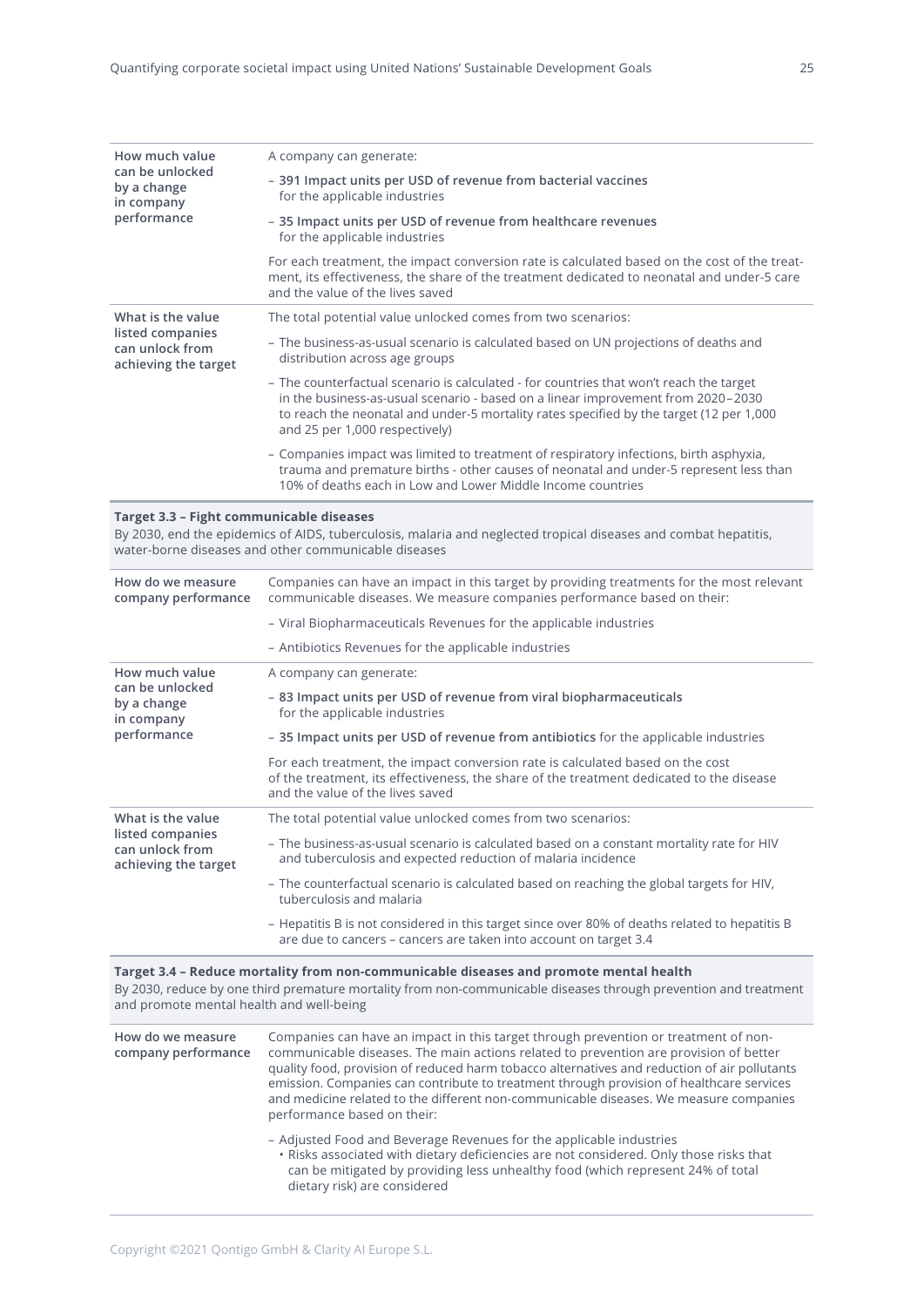|                                | - Adjusted Food and Beverage Revenues for the applicable industries<br>· Risks associated with dietary deficiencies are not considered. Only those risks that<br>can be mitigated by providing less unhealthy food (which represent 24% of total<br>dietary risk) are considered |
|--------------------------------|----------------------------------------------------------------------------------------------------------------------------------------------------------------------------------------------------------------------------------------------------------------------------------|
|                                | - Adjusted Tobacco Revenues for the applicable industries<br>• E-cigarettes are considered a reduced harm alternative to regular tobacco                                                                                                                                         |
|                                | - Emissions of Air Pollutants<br>• Actions to reduce deaths by indoor air pollution are not considered in this target,<br>but rather on target 7.1                                                                                                                               |
|                                | - Oncology Biopharmaceuticals Revenues for the applicable industries                                                                                                                                                                                                             |
|                                | - Healthcare Revenues for the applicable industries                                                                                                                                                                                                                              |
|                                | - Diabetes Biopharmaceuticals Revenues for the applicable industries                                                                                                                                                                                                             |
|                                | - Respiratory System Biopharmaceuticals Revenues for the applicable industries                                                                                                                                                                                                   |
|                                | - Cardiovascular System Biopharmaceuticals Revenues for the applicable industries                                                                                                                                                                                                |
|                                | - Toxicology Biopharmaceuticals Revenues for the applicable industries                                                                                                                                                                                                           |
|                                | - Alcohol and physical inactivity are not considered in this target - each of this factors<br>accounts for less than 4% of the global NCD deaths                                                                                                                                 |
| How much value                 | A company can generate:                                                                                                                                                                                                                                                          |
| can be unlocked<br>by a change | - 3 Impact units per USD of adjusted food revenue for the applicable industries                                                                                                                                                                                                  |
| in company<br>performance      | - 44 Impact units per USD of revenue from toxicology biopharmaceuticals<br>for the applicable industries                                                                                                                                                                         |
|                                | - 47 Impact units per USD of adjusted revenue from tobacco and reduced harm alternatives<br>for the applicable industries                                                                                                                                                        |
|                                | - 670 Impact units per USD of revenue from oncology biopharmaceuticals<br>for the applicable industries                                                                                                                                                                          |
|                                | - 84 Impact units per USD of revenue from healthcare services for the applicable industries                                                                                                                                                                                      |
|                                | - 127 Impact units per USD of revenue from cardiovascular system biopharmaceuticals<br>for the applicable industries                                                                                                                                                             |
|                                | - 480 Impact units per USD of revenue from respiratory system biopharmaceuticals<br>for the applicable industries                                                                                                                                                                |
|                                | - 35 Impact units per USD of revenue from diabetes biopharmaceuticals<br>for the applicable industries                                                                                                                                                                           |
|                                | - The metric used to measure air pollution is already expressed in terms of social impact.<br>The impact is just converted into Impact Units for consistency                                                                                                                     |
|                                | The impact conversion rate for each metric is calculated based on:                                                                                                                                                                                                               |
|                                | - Adjusted Food and Beverage Revenues - The value of lives saved from having a healthier<br>diet and the total additional revenues adjusted by total fat, saturated fat, sodium and<br>sugar levels                                                                              |
|                                | - Adjusted Tobacco Revenues - The total value of lives saved and the total additional<br>adjusted revenues of tobacco and reduced harm alternatives                                                                                                                              |
|                                | - Toxicology Biopharmaceuticals - The total value of lives saved and the total additional<br>revenues from toxicology biopharmaceuticals                                                                                                                                         |
|                                | - Air pollution - The metric used for this challenge is already expressed in USD. The dollars<br>are just converted into USD 2010 for consistency                                                                                                                                |
|                                | - Healthcare and Pharmaceuticals - For each treatment, the impact conversion factor<br>is calculated based on the cost of the treatment, its effectiveness, the share of the treatment<br>dedicated to the disease and the value of the lives saved                              |
|                                |                                                                                                                                                                                                                                                                                  |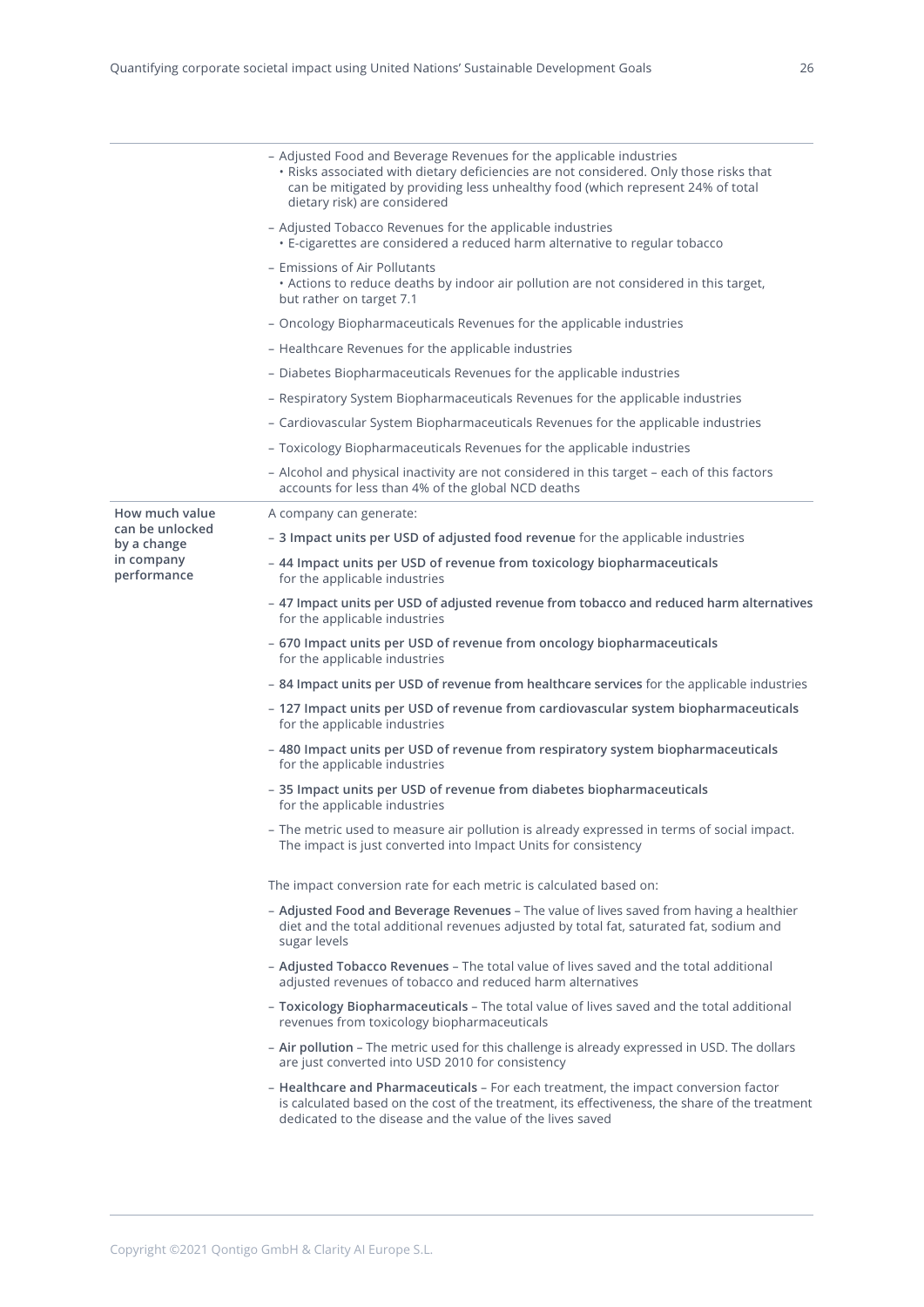| What is the value<br>listed companies<br>can unlock from<br>achieving the target | The total potential value unlocked comes from two scenarios:                                                                                                                                  |
|----------------------------------------------------------------------------------|-----------------------------------------------------------------------------------------------------------------------------------------------------------------------------------------------|
|                                                                                  | - The business-as-usual scenario is calculated based on the expected population evolution<br>and a constant premature mortality rate from Non-communicable Diseases (NCDs)<br>in each country |
|                                                                                  | - The counterfactual scenario is calculated based on a linear decrease of the premature<br>mortality rate from NCDs to reach a one-third reduction of its original value by 2030              |
|                                                                                  | - Suicide is not considered in the calculations – total number of suicides is lower than 2%<br>of global NCD deaths                                                                           |
| of alcohol                                                                       | Target 3.5 - Prevent and treat substance abuse<br>Strengthen the prevention and treatment of substance abuse, including narcotic drug abuse and harmful use                                   |

| How do we measure<br>company performance                    | Companies can have an impact in this target by providing reduced harm tobacco alternatives<br>or by providing toxicology treatments. We measure companies performance based on their:                                          |  |  |  |  |  |  |
|-------------------------------------------------------------|--------------------------------------------------------------------------------------------------------------------------------------------------------------------------------------------------------------------------------|--|--|--|--|--|--|
|                                                             | - Adjusted Beverages Revenues for distillers and vintners                                                                                                                                                                      |  |  |  |  |  |  |
|                                                             | - Adjusted Tobacco Revenues for the applicable industries<br>• E-cigarettes are considered a reduced harm alternative to regular tobacco                                                                                       |  |  |  |  |  |  |
|                                                             | - Toxicology Biopharmaceuticals Revenues for the applicable industries                                                                                                                                                         |  |  |  |  |  |  |
| How much value                                              | A company can generate:                                                                                                                                                                                                        |  |  |  |  |  |  |
| can be unlocked<br>by a change<br>in company                | - 27 Impact units per USD of revenue adjusted by average alcohol content of beverages sold<br>for distillers & vintners                                                                                                        |  |  |  |  |  |  |
| performance                                                 | - 46 Impact units per USD of adjusted revenue from tobacco and reduced harm alternatives<br>for the applicable industries                                                                                                      |  |  |  |  |  |  |
|                                                             | - 44 Impact units per USD of revenue from toxicology biopharmaceuticals<br>for the applicable industries                                                                                                                       |  |  |  |  |  |  |
|                                                             | The impact conversion rate for each metric is calculated based on:                                                                                                                                                             |  |  |  |  |  |  |
|                                                             | - Adjusted Beverages Revenues - The total value of lives saved and the total additional<br>revenues adjusted by average alcohol content of beverages sold                                                                      |  |  |  |  |  |  |
|                                                             | - Adjusted Tobacco Revenues - The total value of lives saved and the total additional<br>adjusted revenues of tobacco and reduced harm alternatives                                                                            |  |  |  |  |  |  |
|                                                             | - Toxicology Biopharmaceuticals Revenues - The total value of lives saved and the total<br>additional revenues from toxicology biopharmaceuticals                                                                              |  |  |  |  |  |  |
| What is the value                                           | The total potential value unlocked comes from two scenarios:                                                                                                                                                                   |  |  |  |  |  |  |
| listed companies<br>can unlock from<br>achieving the target | - The business-as-usual scenario is calculated based on the current tobacco related<br>mortality rate and the expected population evolution                                                                                    |  |  |  |  |  |  |
|                                                             | - The counterfactual scenario is calculated based on the current potential for additional<br>toxicology drugs and reduced harm tobacco alternatives observed across companies<br>in the universe that is covered by Clarity AI |  |  |  |  |  |  |

information and education, and the integration of reproductive health into national strategies and programmes

**How do we measure company performance** We measure companies performance based on their: Companies can have an impact in this target by providing modern contraceptive methods. – Childbirth and Contraception Biopharmaceuticals Revenues for the applicable industries – We currently don't have data available for Mechanical contraceptive methods but plan to include this data when it becomes available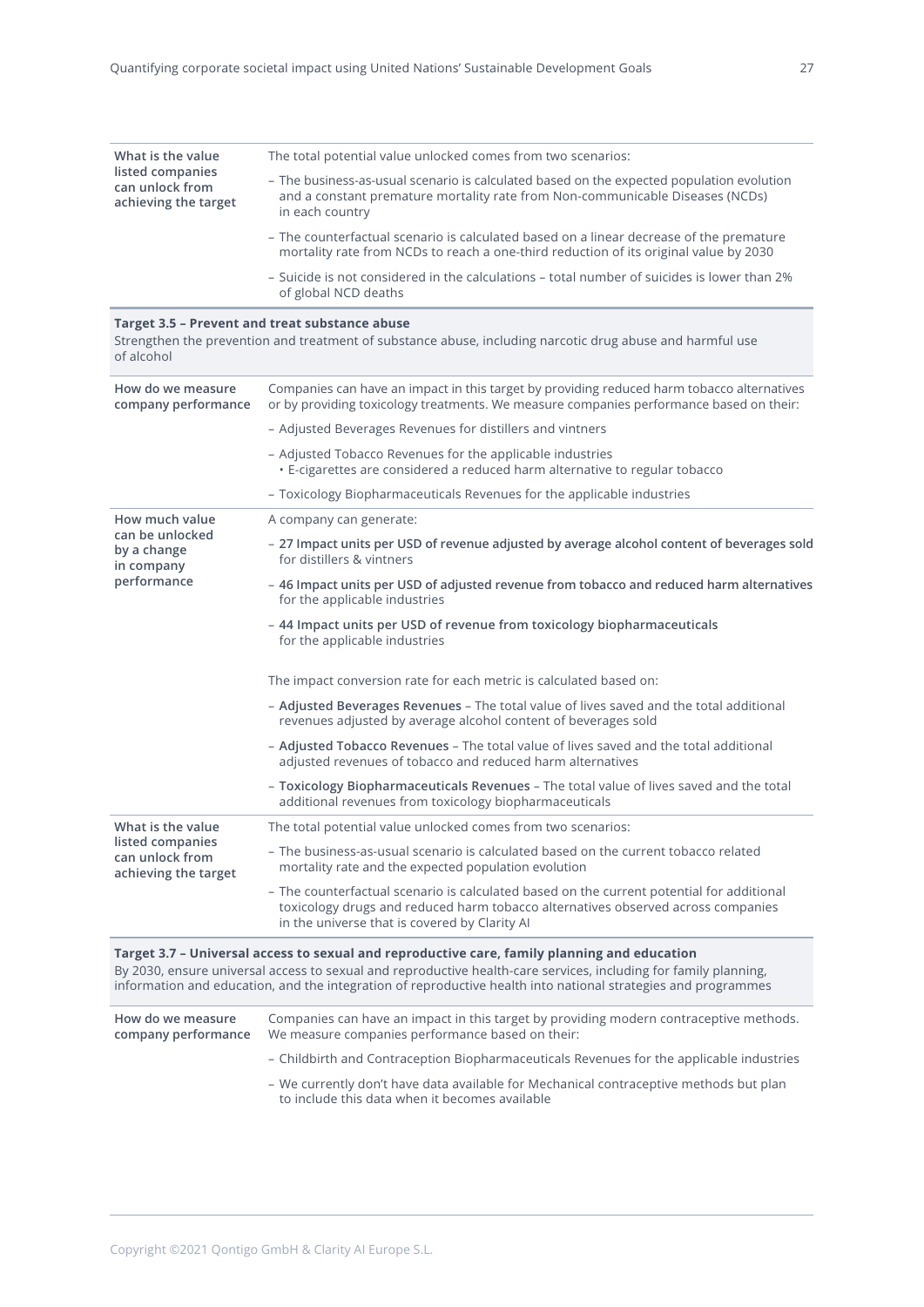| How much value                                              |                                                                                                                                                                                                                                                                              |  |  |  |  |  |  |
|-------------------------------------------------------------|------------------------------------------------------------------------------------------------------------------------------------------------------------------------------------------------------------------------------------------------------------------------------|--|--|--|--|--|--|
| can be unlocked<br>by a change<br>in company<br>performance | A company can generate:                                                                                                                                                                                                                                                      |  |  |  |  |  |  |
|                                                             | - 102 Impact units per USD of revenue from contraceptives for the applicable industries<br>• Contribution of companies is not adjusted by lack of information or current social stigmas                                                                                      |  |  |  |  |  |  |
|                                                             | The impact conversion rate is calculated based on the value of the total lives saved and<br>the additional revenues from contraceptive methods                                                                                                                               |  |  |  |  |  |  |
| What is the value                                           | The total potential value unlocked comes from two scenarios:                                                                                                                                                                                                                 |  |  |  |  |  |  |
| listed companies<br>can unlock from<br>achieving the target | - The business-as-usual scenario is calculated based on the expected evolution of unmet<br>needs for modern contraceptive methods and its effect in reducing unwanted pregnancies<br>and maternal deaths                                                                     |  |  |  |  |  |  |
|                                                             | - The counterfactual scenario is calculated based on reaching full access to modern<br>contraceptive methods                                                                                                                                                                 |  |  |  |  |  |  |
|                                                             | The maternal mortality rate for unintended pregnancies is considered to be equal<br>to the overall maternal mortality rate, despite the propensity to abortion being highest<br>for unintended pregnancies.                                                                  |  |  |  |  |  |  |
|                                                             | Target 3.8 - Achieve universal health coverage<br>Achieve universal health coverage, including financial risk protection, access to quality essential health-care services<br>and access to safe, effective, quality and affordable essential medicines and vaccines for all |  |  |  |  |  |  |
| How do we measure<br>company performance                    | Companies can have an impact in this target by providing healthcare services in countries<br>where it is needed the most. We measure companies performance based on their:                                                                                                   |  |  |  |  |  |  |
|                                                             | - Healthcare Revenue in Low Income, Lower Middle Income and Upper Middle Income                                                                                                                                                                                              |  |  |  |  |  |  |
|                                                             | countries for the applicable industries                                                                                                                                                                                                                                      |  |  |  |  |  |  |
| How much value                                              | A company can generate:                                                                                                                                                                                                                                                      |  |  |  |  |  |  |
| can be unlocked<br>by a change                              | - 3 Impact units per USD of revenue from healthcare services for the applicable industries                                                                                                                                                                                   |  |  |  |  |  |  |
| in company<br>performance                                   | The impact conversion rate is calculated based on the value of lives saved and the additional<br>revenue expected by private healthcare providers                                                                                                                            |  |  |  |  |  |  |
| What is the value                                           | The total potential value unlocked comes from two scenarios:                                                                                                                                                                                                                 |  |  |  |  |  |  |
| listed companies<br>can unlock from<br>achieving the target | - The business-as-usual scenario is calculated based on the mortality rate by country,<br>the share of deaths that are amenable and are due to lack of utilization of healthcare<br>services and on the expected evolution of healthcare services coverage                   |  |  |  |  |  |  |
|                                                             | - The counterfactual scenario is calculated based on achieving zero amenable deaths<br>due to lack of healthcare services coverage                                                                                                                                           |  |  |  |  |  |  |

By 2030, substantially reduce the number of deaths and illnesses from hazardous chemicals and air, water and soil pollution and contamination

| How do we measure<br>company performance                                         | Companies can have an impact in this target by providing modern contraceptive methods.<br>We measure companies performance based on their:<br>- Air pollutant emissions         |
|----------------------------------------------------------------------------------|---------------------------------------------------------------------------------------------------------------------------------------------------------------------------------|
| How much value<br>can be unlocked<br>by a change<br>in company<br>performance    | The metric used for this challenge is already expressed in terms of social impact. The impact<br>is just converted into Impact Units for consistency                            |
| What is the value<br>listed companies<br>can unlock from<br>achieving the target | The total potential value unlocked comes from two scenarios:                                                                                                                    |
|                                                                                  | - The business-as-usual scenario is calculated based on a constant mortality rate from<br>outdoor air pollution and the expected evolution of countries population              |
|                                                                                  | - The counterfactual scenario is calculated based on the current potential for reduced<br>air pollution observed across companies in the universe that is covered by Clarity AI |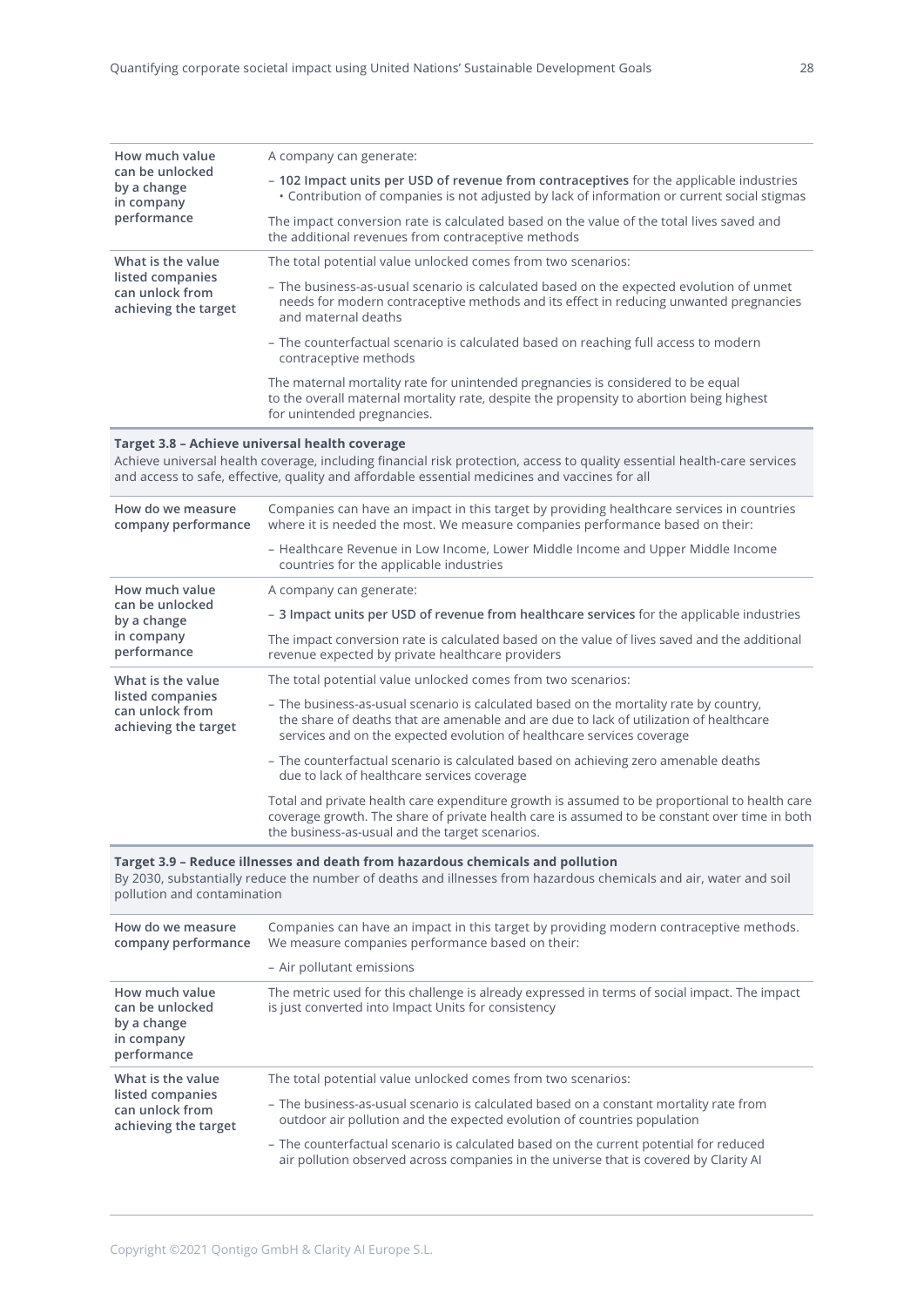# **Table A1.** Impact per sector and goal (SDG 1–8)

|                               | Impact in 2019 (USD 2010 mln)    |                      |                   |              |                           |                         |                                 |             |                                              |  |
|-------------------------------|----------------------------------|----------------------|-------------------|--------------|---------------------------|-------------------------|---------------------------------|-------------|----------------------------------------------|--|
|                               | SDG goals                        | $01 - No$<br>poverty | 02-Zero<br>hunger | 03 - Health  | 04 - Quality<br>education | 05 – Gender<br>equality | 06 - Water<br>and<br>sanitation | 07 - Energy | 08 - Decent<br>work and eco-<br>nomic growth |  |
| <b>Industrial sector</b>      | Impact<br>type                   |                      |                   |              |                           |                         |                                 |             |                                              |  |
| <b>Communication Services</b> | $\overline{\phantom{a}}$         | $-80$                | $\Omega$          | $-7.031$     | $\Omega$                  | $-1.834$                | $-205$                          | $-793$      | $-448$                                       |  |
| <b>Communication Services</b> | $\! + \!\!\!\!$                  | 105                  | $\overline{0}$    | 0            | 2,322                     | 198                     | $\mathbf{0}$                    | 1.755       | 378                                          |  |
| <b>Consumer Discretionary</b> | $\overline{\phantom{0}}$         | $-797$               | $\Omega$          | $-899,337$   | $\Omega$                  | $-4.504$                | $-3.475$                        | $-1,368$    | $-44.600$                                    |  |
| Consumer Discretionary        | $\begin{array}{c} + \end{array}$ | 1,179                | 3                 | 513,661      | 22,320                    | 839                     | 40                              | 12,432      | 16,497                                       |  |
| <b>Consumer Staples</b>       | $\overline{\phantom{0}}$         | $-297$               | $-4.742$          | $-7,522,867$ | $\mathbf{0}$              | $-2.706$                | $-19.836$                       | $-869$      | $-1,258$                                     |  |
| <b>Consumer Staples</b>       | $\begin{array}{c} + \end{array}$ | 396                  | 9,066             | 467,791      | 2,732                     | 282                     | $\overline{0}$                  | 7,020       | 843                                          |  |
| Energy                        |                                  | $-74$                | $\overline{0}$    | $-71,636$    | $\mathbf{0}$              | $-3,470$                | $-13,837$                       | $-14,074$   | $-13,509$                                    |  |
| Energy                        | $+$                              | 3,000                | $\Omega$          | $\Omega$     | 1,411                     | 59                      | 2,929                           | 64,006      | 366                                          |  |
| Financials                    | $\qquad \qquad -$                | $-164$               | $\overline{0}$    | $-4,038$     | $\mathbf{0}$              | $-5,234$                | $-891$                          | $-3,671$    | $-500$                                       |  |
| Financials                    | $+$                              | 4,504                | 31                | 132,123      | 4,988                     | 499                     | $\Omega$                        | 1,190       | 389,468                                      |  |
| <b>Health Care</b>            | $\overline{\phantom{0}}$         | $-56$                | $\Omega$          | $-634$       | $\Omega$                  | $-1.840$                | $-4,042$                        | $-131$      | $-18,646$                                    |  |
| <b>Health Care</b>            | $\begin{array}{c} + \end{array}$ | 216,953              | 3,896             | 99,609,388   | 1,527                     | 269                     | $\mathbf{0}$                    | 1,301       | 19,856                                       |  |
| Industrials                   |                                  | $-442$               | $\overline{0}$    | $-121,513$   | $\Omega$                  | $-6,047$                | $-298,299$                      | $-4,705$    | $-58,589$                                    |  |
| Industrials                   | $\begin{array}{c} + \end{array}$ | 17,093               | 6,774             | 663,774      | 4,991                     | 533                     | 15,593                          | 492,590     | 6,900                                        |  |
| <b>Information Technology</b> | $\overline{\phantom{a}}$         | $-168$               | $\Omega$          | $-1,552$     | $\mathbf{0}$              | $-2,812$                | $-6,082$                        | $-1,401$    | $-40,916$                                    |  |
| <b>Information Technology</b> |                                  | 616                  | $\Omega$          | $\Omega$     | 3,742                     | 429                     | 219                             | 45,248      | 34,951                                       |  |
| Materials                     | $\overline{\phantom{0}}$         | $-129$               | $\overline{0}$    | $-229,088$   | $\mathbf{0}$              | $-2,819$                | $-175,862$                      | $-13,009$   | $-19,718$                                    |  |
| Materials                     | $\! + \!\!\!\!$                  | 14,612               | 52,288            | 1,516,191    | 1,912                     | 117                     | 14,423                          | 152,513     | 6,046                                        |  |
| <b>Real Estate</b>            | $\qquad \qquad -$                | $-31$                | $\mathbf{0}$      | $-579$       | $\mathbf{0}$              | $-1,055$                | $-592$                          | $-464$      | $-71$                                        |  |
| <b>Real Estate</b>            | $\! + \!\!\!\!$                  | 1,663                | $\overline{2}$    | 218,648      | 585                       | 78                      | $\mathbf{0}$                    | 718         | 290                                          |  |
| <b>Utilities</b>              |                                  | $-26$                | $\overline{0}$    | $-124,028$   | $\mathbf{0}$              | $-1,289$                | $-93,931$                       | $-437$      | $-92$                                        |  |
| Utilities                     | $\begin{array}{c} + \end{array}$ | 454                  | 0                 | $\mathbf{0}$ | 1,037                     | 71                      | 397                             | 96,999      | 122                                          |  |

Note: This divides the impact for each sector by the companies with negative impact ("–" in the second column) and those with positive impact ("+" in the second column).

Source: Clarity AI.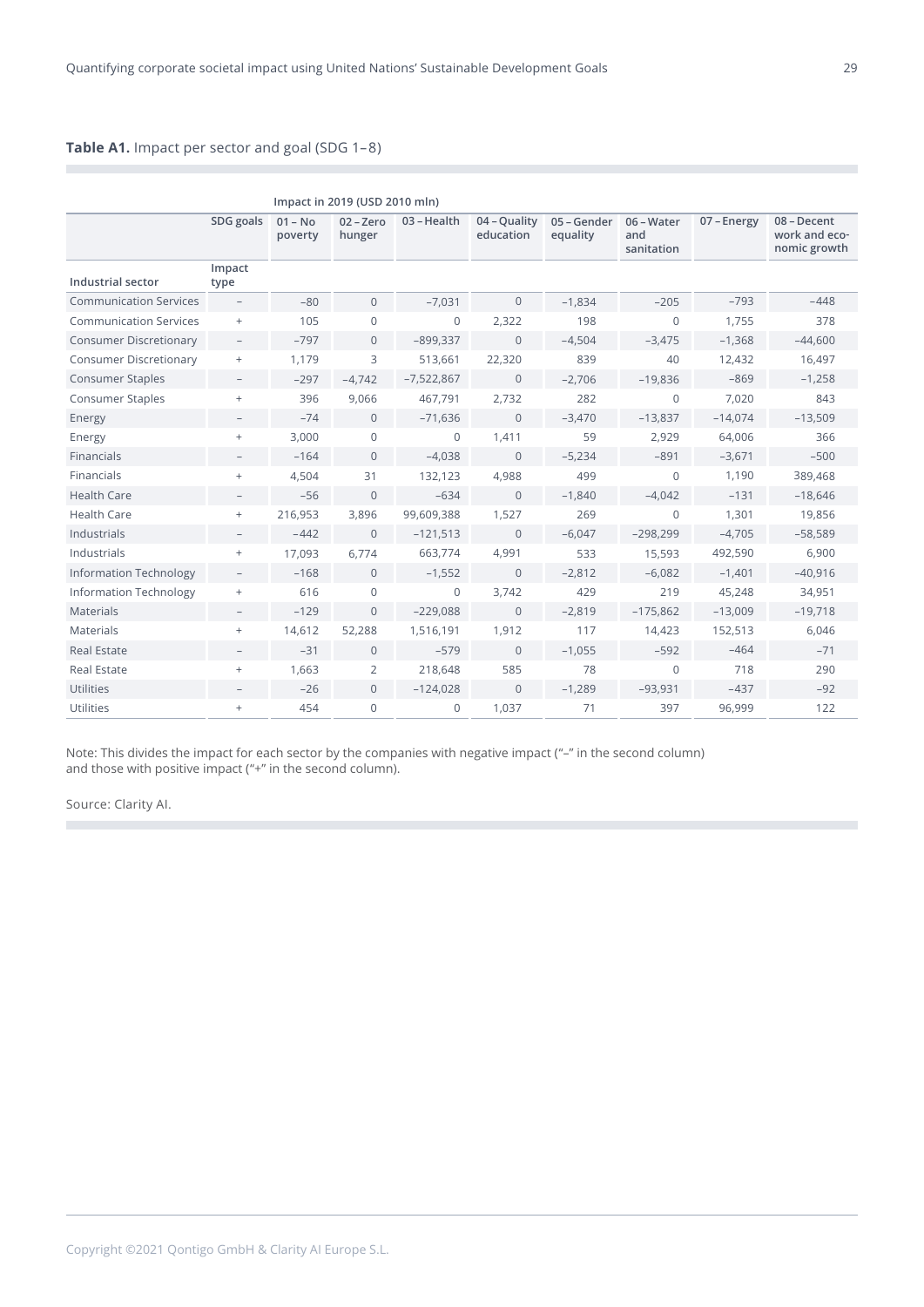# **Table A1.** Impact per sector and goal (SDG 9–16)

|                               | Impact in 2019 (USD 2010 mln)    |                        |                        |                                                 |                                        |                        |                     |                |                          |  |
|-------------------------------|----------------------------------|------------------------|------------------------|-------------------------------------------------|----------------------------------------|------------------------|---------------------|----------------|--------------------------|--|
|                               | SDG goals                        | $09$ – Indus-<br>tries | $10 - In-$<br>equality | 11 - Sustain-<br>able cities and<br>communities | 12 – Sustain-<br>able con-<br>sumption | 13 – Climate<br>action | 14 - Below<br>water | $15 -$ Land    | $16$ – Insti-<br>tutions |  |
| <b>Industrial sector</b>      | Impact<br>type                   |                        |                        |                                                 |                                        |                        |                     |                |                          |  |
| <b>Communication Services</b> | $\overline{\phantom{a}}$         | $\Omega$               | $-2,657$               | $-2,232$                                        | $-11$                                  | $-6,109$               | $-169$              | $\mathbf{0}$   | $-5$                     |  |
| <b>Communication Services</b> | $+$                              | 295                    | 818                    | $\Omega$                                        | $\Omega$                               | $\Omega$               | $\Omega$            | $\Omega$       | $\Omega$                 |  |
| <b>Consumer Discretionary</b> | $\overline{\phantom{a}}$         | $-8,235$               | $-13,947$              | $-1,308$                                        | $-3,028$                               | $-15,905$              | $-2,415$            | $\Omega$       | $-14$                    |  |
| <b>Consumer Discretionary</b> | $+$                              | 551                    | 10,002                 | 301                                             | $\Omega$                               | 391                    | $\Omega$            | $\Omega$       | $\Omega$                 |  |
| <b>Consumer Staples</b>       | $\overline{\phantom{a}}$         | $-238$                 | $-7,194$               | $-1,116$                                        | $-20,517$                              | $-16,007$              | $-3,005$            | $-4,742$       | $-8$                     |  |
| Consumer Staples              | $^{+}$                           | 85                     | 3,596                  | $\Omega$                                        | $\Omega$                               | $\Omega$               | $\Omega$            | $\Omega$       | $\mathbf 0$              |  |
| Energy                        |                                  | $-1,429$               | $-2,304$               | $-22,749$                                       | $-13,087$                              | $-131,709$             | $-35,471$           | $\overline{0}$ | $-28$                    |  |
| Energy                        | $^{+}$                           | 82                     | 574                    | $\Omega$                                        | $\Omega$                               | $\Omega$               | $\Omega$            | $\Omega$       | $\Omega$                 |  |
| Financials                    | $\qquad \qquad -$                | $\overline{0}$         | $-6,253$               | $-1,282$                                        | $-8$                                   | $-5,236$               | $-302$              | $\mathbf 0$    | $-18$                    |  |
| Financials                    | $+$                              | 78,047                 | 2,681                  | $\Omega$                                        | $\Omega$                               | $\Omega$               | $\Omega$            | $\Omega$       | $\mathbf 0$              |  |
| <b>Health Care</b>            |                                  | $-369$                 | $-2,746$               | $-198$                                          | $-20$                                  | $-3,339$               | $-441$              | $\Omega$       | $-7$                     |  |
| <b>Health Care</b>            | $+$                              | 572                    | 2,541                  | $\Omega$                                        | $\Omega$                               | $\Omega$               | $\Omega$            | $\Omega$       | $\mathbf 0$              |  |
| Industrials                   |                                  | $-4,352$               | $-10,758$              | $-38,588$                                       | $-363$                                 | $-66,212$              | $-21,244$           | $\mathbf{0}$   | $-16$                    |  |
| Industrials                   | $+$                              | 326,596                | 4,991                  | 117,585                                         | $\Omega$                               | 23,712                 | 22,126              | $\Omega$       | $\mathbf 0$              |  |
| <b>Information Technology</b> | $\overline{\phantom{a}}$         | $-7,571$               | $-5,203$               | $-492$                                          | $-34$                                  | $-8,967$               | $-230$              | $\overline{0}$ | $-7$                     |  |
| <b>Information Technology</b> | $\! + \!\!\!\!$                  | 1,040                  | 3,384                  | $\mathbf{0}$                                    | $\overline{0}$                         | 6,102                  | $\overline{0}$      | $\mathbf 0$    | $\mathbf 0$              |  |
| <b>Materials</b>              | $\overline{\phantom{0}}$         | $-177,697$             | $-3,305$               | $-49,411$                                       | $-10,713$                              | $-203,226$             | $-66,368$           | $\Omega$       | $-9$                     |  |
| Materials                     | $+$                              | 630                    | 2,145                  | 319                                             | $\Omega$                               | 1,227                  | 165                 | $\Omega$       | $\Omega$                 |  |
| <b>Real Estate</b>            |                                  | $\mathbf{0}$           | $-1,031$               | $-183$                                          | $-53$                                  | $-2,846$               | $-114$              | $\mathbf 0$    | $-2$                     |  |
| <b>Real Estate</b>            | $\begin{array}{c} + \end{array}$ | $\mathbf 0$            | 1,380                  | $\mathbf{0}$                                    | $\overline{0}$                         | $\mathbf{0}$           | $\overline{0}$      | $\mathbf 0$    | $\mathbf 0$              |  |
| Utilities                     |                                  | $\overline{0}$         | $-967$                 | $-39,424$                                       | $-198$                                 | $-253,983$             | $-49,395$           | $\overline{0}$ | $-4$                     |  |
| <b>Utilities</b>              | $\begin{array}{c} + \end{array}$ | 3                      | 511                    | $\mathbf 0$                                     | $\Omega$                               | 21,245                 | 10,901              | 0              | $\mathbf 0$              |  |

Note: This divides the impact for each sector by the companies with negative impact ("–" in the second column) and those with positive impact ("+" in the second column).

Source: Clarity AI.

r.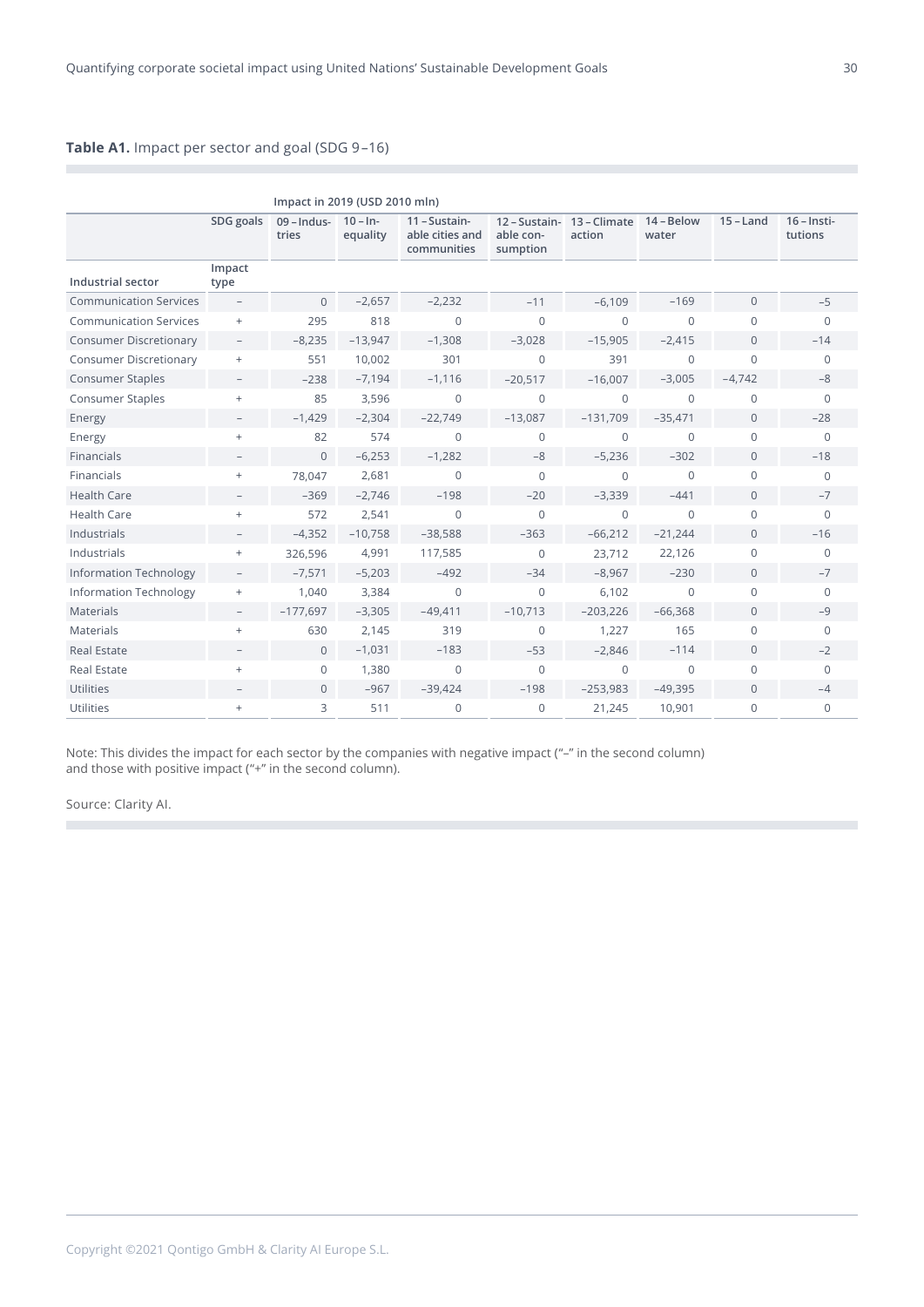# **Table A2.** Number of companies per sector and goal (SDG 1– 8)

|                               | Number of companies              |                      |                   |                |                           |                         |                                 |             |                                              |  |
|-------------------------------|----------------------------------|----------------------|-------------------|----------------|---------------------------|-------------------------|---------------------------------|-------------|----------------------------------------------|--|
|                               | SDG goals                        | $01 - No$<br>poverty | 02-Zero<br>hunger | 03 - Health    | 04 - Quality<br>education | 05 – Gender<br>equality | 06 - Water<br>and<br>sanitation | 07 - Energy | 08 - Decent<br>work and eco-<br>nomic growth |  |
| <b>Industrial sector</b>      | Impact<br>type                   |                      |                   |                |                           |                         |                                 |             |                                              |  |
| <b>Communication Services</b> | $\overline{\phantom{0}}$         | 826                  | $\mathbf{0}$      | 1,616          | $\Omega$                  | 1.610                   | 1,616                           | 378         | 1,119                                        |  |
| <b>Communication Services</b> | $\! +$                           | 827                  | $\overline{0}$    | $\mathbf 0$    | 1,250                     | 1,000                   | $\overline{0}$                  | 1,302       | 921                                          |  |
| <b>Consumer Discretionary</b> | $\overline{\phantom{0}}$         | 2.612                | $\Omega$          | 5,139          | $\Omega$                  | 5,126                   | 5,153                           | 1,700       | 4,249                                        |  |
| <b>Consumer Discretionary</b> | $\! + \!\!\!\!$                  | 2,584                | 33                | 186            | 4,290                     | 4,284                   | 4                               | 4.022       | 3,237                                        |  |
| <b>Consumer Staples</b>       | $\overline{\phantom{a}}$         | 951                  | 230               | 2.606          | $\mathbf{0}$              | 2,568                   | 2,574                           | 312         | 2,514                                        |  |
| <b>Consumer Staples</b>       | $\! + \!\!\!\!$                  | 1,634                | 1,060             | 427            | 2,515                     | 2,426                   | $\overline{0}$                  | 2,548       | 1.847                                        |  |
| Energy                        |                                  | 966                  | $\overline{0}$    | 1,483          | $\overline{0}$            | 1,482                   | 1,484                           | 314         | 1,476                                        |  |
| Energy                        | $+$                              | 538                  | 6                 | $\overline{0}$ | 1.483                     | 813                     | 18                              | 1,234       | 626                                          |  |
| Financials                    | -                                | 1.312                | $\overline{0}$    | 3.718          | $\overline{0}$            | 3,713                   | 3,776                           | 718         | 2,518                                        |  |
| Financials                    | $+$                              | 2,462                | 6                 | 9              | 3,571                     | 2,963                   | $\overline{0}$                  | 3,171       | 2,562                                        |  |
| <b>Health Care</b>            | $\overline{\phantom{0}}$         | 742                  | $\Omega$          | 2,846          | $\Omega$                  | 2,844                   | 2,856                           | 845         | 2,181                                        |  |
| <b>Health Care</b>            | $\! + \!\!\!\!$                  | 2,198                | 60                | 1,366          | 2,610                     | 2,674                   | $\overline{0}$                  | 2,051       | 2,473                                        |  |
| Industrials                   |                                  | 2,775                | $\overline{0}$    | 6,737          | $\overline{0}$            | 6,731                   | 6,788                           | 1,236       | 6,604                                        |  |
| Industrials                   | $\! +$                           | 4,063                | 125               | 23             | 6,602                     | 5,833                   | 137                             | 6,181       | 4,820                                        |  |
| <b>Information Technology</b> | $\overline{\phantom{0}}$         | 1.669                | $\mathbf{0}$      | 4,525          | $\overline{0}$            | 4,523                   | 4,532                           | 1,661       | 3,875                                        |  |
| <b>Information Technology</b> | $^+$                             | 2,879                | $\overline{0}$    | $\overline{0}$ | 4.449                     | 4,079                   | $\overline{4}$                  | 4.123       | 3,953                                        |  |
| <b>Materials</b>              | $-$                              | 1,755                | $\overline{0}$    | 4,111          | $\Omega$                  | 4,028                   | 4,126                           | 835         | 4,091                                        |  |
| <b>Materials</b>              | $\! +$                           | 2,421                | 288               | 55             | 3,890                     | 3,794                   | 87                              | 3,955       | 3,007                                        |  |
| <b>Real Estate</b>            | $\overline{\phantom{0}}$         | 1,080                | $\overline{0}$    | 2,429          | $\mathbf{0}$              | 2,427                   | 2.437                           | 1,205       | 1.776                                        |  |
| <b>Real Estate</b>            | $+$                              | 1,362                | 11                | 12             | 2,323                     | 2,111                   | $\mathbf{0}$                    | 1,584       | 1,382                                        |  |
| <b>Utilities</b>              |                                  | 316                  | $\overline{0}$    | 928            | $\overline{0}$            | 925                     | 929                             | 60          | 928                                          |  |
| Utilities                     | $\begin{array}{c} + \end{array}$ | 619                  | $\overline{0}$    | $\overline{0}$ | 928                       | 862                     | 11                              | 441         | 632                                          |  |

Note: This divides the number of companies for each sector by the companies with negative impact ("–" in the second column) and those with positive impact ("+" in the second column).

Source: Clarity AI.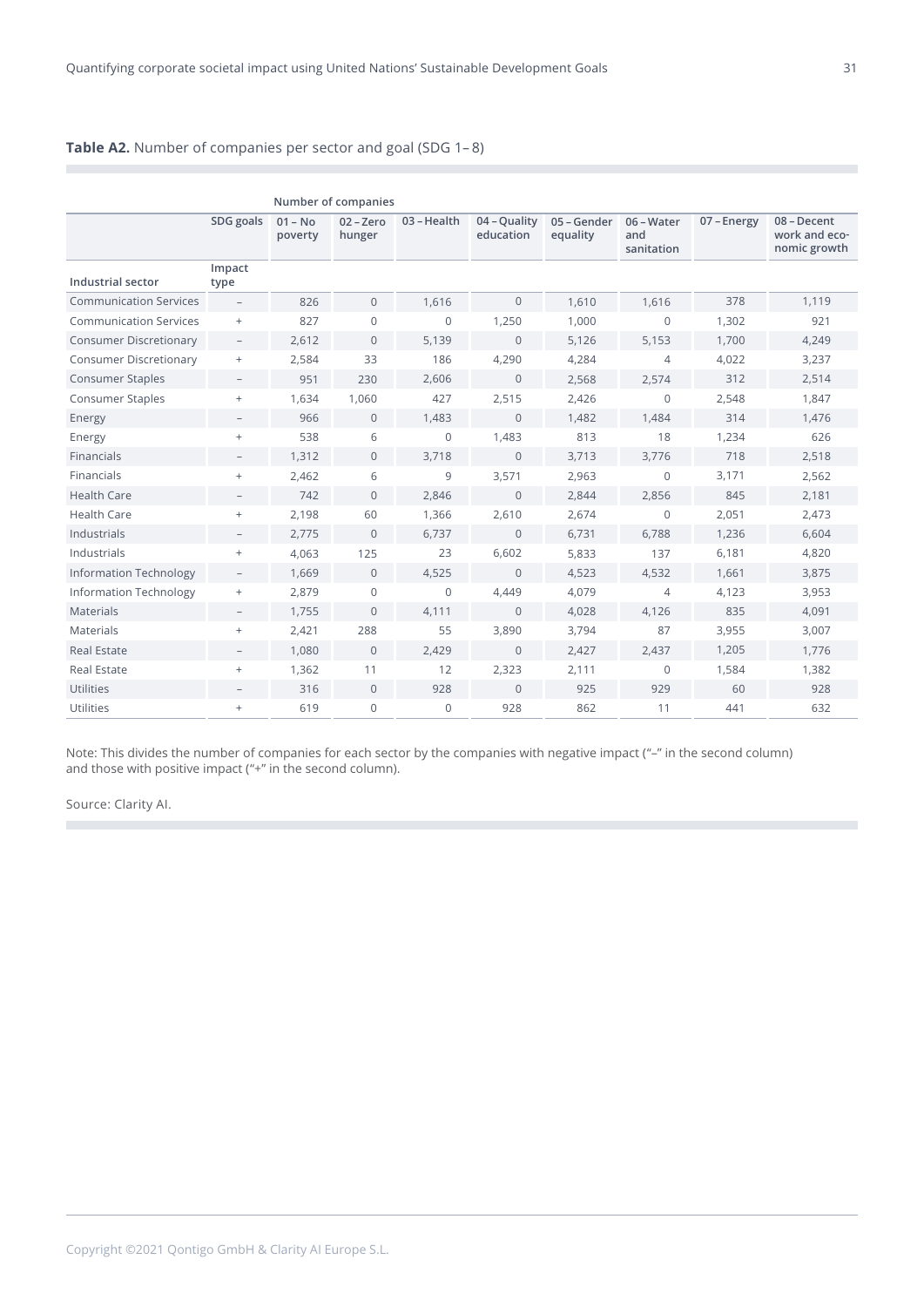# **Table A2.** Number of companies per sector and goal (SDG 9 –16)

|                               | Number of companies              |                        |                        |                                                 |                                        |                        |                     |                |                          |
|-------------------------------|----------------------------------|------------------------|------------------------|-------------------------------------------------|----------------------------------------|------------------------|---------------------|----------------|--------------------------|
|                               | SDG goals                        | $09$ – Indus-<br>tries | $10 - In-$<br>equality | 11 - Sustain-<br>able cities and<br>communities | 12 - Sustain-<br>able con-<br>sumption | 13 - Climate<br>action | 14 - Below<br>water | $15 -$ Land    | $16$ – Insti-<br>tutions |
| <b>Industrial sector</b>      | Impact<br>type                   |                        |                        |                                                 |                                        |                        |                     |                |                          |
| <b>Communication Services</b> | $\qquad \qquad -$                | $\Omega$               | 969                    | 1.616                                           | 1,616                                  | 1,631                  | 1,039               | $\overline{0}$ | 1,616                    |
| <b>Communication Services</b> | $\, +$                           | 321                    | 833                    | $\Omega$                                        | $\mathbf 0$                            | $\Omega$               | $\Omega$            | 0              | $\Omega$                 |
| <b>Consumer Discretionary</b> | $\overline{\phantom{a}}$         | 2,624                  | 2,982                  | 5,139                                           | 5,156                                  | 5,160                  | 4,123               | $\Omega$       | 5,139                    |
| <b>Consumer Discretionary</b> | $^+$                             | 1.406                  | 2,648                  | 23                                              | $\mathbf 0$                            | 24                     | $\Omega$            | 0              | $\Omega$                 |
| <b>Consumer Staples</b>       | $\overline{\phantom{0}}$         | 259                    | 1,183                  | 2.570                                           | 2.582                                  | 2,593                  | 2.515               | 230            | 2,570                    |
| <b>Consumer Staples</b>       | $\! + \!\!\!\!$                  | 599                    | 1,652                  | $\mathbf 0$                                     | $\mathbf{0}$                           | $\mathbf{0}$           | $\mathbf 0$         | $\mathbf{0}$   | $\mathbf 0$              |
| Energy                        |                                  | 318                    | 1,081                  | 1,483                                           | 1,487                                  | 1.486                  | 1,274               | $\overline{0}$ | 1,483                    |
| Energy                        | $\begin{array}{c} + \end{array}$ | 169                    | 542                    | $\overline{0}$                                  | $\mathbf{0}$                           | $\Omega$               | $\Omega$            | 0              | $\Omega$                 |
| Financials                    | -                                | $\overline{0}$         | 1,946                  | 3,718                                           | 3,718                                  | 3,734                  | 2,836               | 0              | 3,720                    |
| Financials                    | $^{+}$                           | 130                    | 2,484                  | $\Omega$                                        | $\mathbf 0$                            | $\Omega$               | $\Omega$            | $\Omega$       | $\Omega$                 |
| <b>Health Care</b>            | $\overline{\phantom{0}}$         | 571                    | 1,277                  | 2,846                                           | 2,850                                  | 2,862                  | 2,627               | 0              | 2,846                    |
| <b>Health Care</b>            | $^{+}$                           | 1,280                  | 2,131                  | $\overline{0}$                                  | $\mathbf 0$                            | $\mathbf{0}$           | $\overline{0}$      | 0              | $\Omega$                 |
| Industrials                   |                                  | 2,008                  | 3,299                  | 6.737                                           | 6.763                                  | 6,813                  | 6,334               | 0              | 6,737                    |
| Industrials                   | $+$                              | 2,432                  | 4,131                  | 345                                             | $\mathbf{0}$                           | 166                    | 75                  | 0              | $\Omega$                 |
| <b>Information Technology</b> | $\overline{\phantom{0}}$         | 2,680                  | 2,168                  | 4,525                                           | 4,528                                  | 4,558                  | 4,212               | 0              | 4,525                    |
| <b>Information Technology</b> | $+$                              | 2,708                  | 2,877                  | $\Omega$                                        | $\Omega$                               | 109                    | $\Omega$            | 0              | $\Omega$                 |
| <b>Materials</b>              | $\overline{\phantom{0}}$         | 3,194                  | 1,874                  | 4,111                                           | 4,139                                  | 4,129                  | 3,751               | $\Omega$       | 4,110                    |
| <b>Materials</b>              | $+$                              | 1,582                  | 2,571                  | 10                                              | $\Omega$                               | 13                     | 8                   | $\Omega$       | $\Omega$                 |
| <b>Real Estate</b>            | $\qquad \qquad -$                | $\Omega$               | 1,324                  | 2,429                                           | 2,460                                  | 2,434                  | 1,420               | $\overline{0}$ | 2,429                    |
| Real Estate                   | $+$                              | 22                     | 1,357                  | $\mathbf{0}$                                    | $\mathbf 0$                            | $\mathbf{0}$           | $\overline{0}$      | $\mathbf{0}$   | $\Omega$                 |
| <b>Utilities</b>              |                                  | $\Omega$               | 459                    | 928                                             | 928                                    | 929                    | 928                 | $\overline{0}$ | 928                      |
| Utilities                     | $^{+}$                           | 64                     | 613                    | $\mathbf 0$                                     | $\mathbf 0$                            | 182                    | 18                  | $\overline{0}$ | $\mathbf{0}$             |

Note: This divides the number of companies for each sector by the companies with negative impact ("–" in the second column) and those with positive impact ("+" in the second column).

Source: Clarity AI.